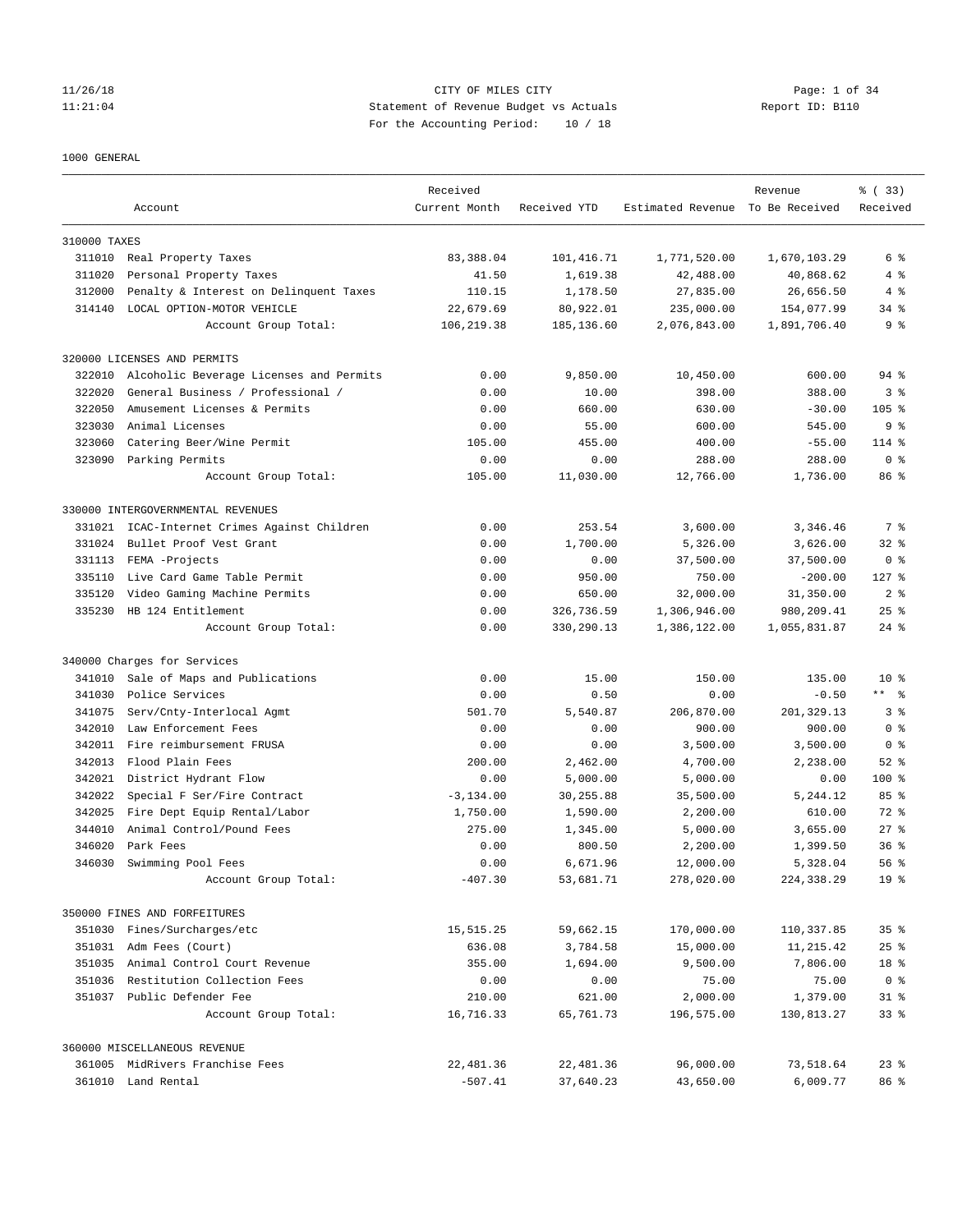# 1000 GENERAL

|        | Account                               | Received<br>Current Month | Received YTD | Estimated Revenue | Revenue<br>To Be Received | % (33)<br>Received |
|--------|---------------------------------------|---------------------------|--------------|-------------------|---------------------------|--------------------|
| 361020 | Building Rentals                      | 1,549.99                  | 6,199.96     | 18,600.00         | 12,400.04                 | 33 <sup>8</sup>    |
| 362020 | MISC REVENUE                          | 80.70                     | 7,213.12     | 65,500.00         | 58,286.88                 | 11 <sup>8</sup>    |
| 362022 | Health Ins-MMIA Emp Benefits Prog     | 2.00                      | 19.05        | 0.00              | $-19.05$                  | $***$ $%$          |
| 365000 | Contributions and Donations           | 8,100.00                  | 14,540.00    | 20,000.00         | 5,460.00                  | 73 %               |
| 365013 | Shop With A Cop                       | 0.00                      | 0.00         | 5,000.00          | 5,000.00                  | 0 <sup>8</sup>     |
| 365014 | Denton Field Project/2015             | 64.34                     | 64.34        | 0.00              | $-64.34$                  | $***$ $ -$         |
| 366040 | Misc.-BHS                             | 0.00                      | 0.00         | 900.00            | 900.00                    | 0 <sup>8</sup>     |
| 366050 | Sale of Junk/Salvage-PD cars          | 0.00                      | 0.00         | 3,000.00          | 3.000.00                  | 0 <sup>8</sup>     |
|        | Account Group Total:                  | 31,770.98                 | 88,158.06    | 252,650.00        | 164, 491.94               | 35 <sup>8</sup>    |
|        | 370000 INVESTMENT EARNINGS            |                           |              |                   |                           |                    |
|        | 371010 Investment Earnings            | 0.00                      | 1,411.84     | 10,000.00         | 8,588.16                  | $14*$              |
|        | Account Group Total:                  | 0.00                      | 1,411.84     | 10,000.00         | 8,588.16                  | $14*$              |
|        | 380000 OTHER FINANCING SOURCES        |                           |              |                   |                           |                    |
| 381070 | Proceeds/Loans/Intercap 016-2015      | 0.00                      | 0.00         | 175,000.00        | 175,000.00                | 0 <sup>8</sup>     |
| 382020 | Compensation for Loss of Fixed Assets | 30,056.54                 | 30,056.54    | 0.00              | $-30,056.54$              | ** %               |
| 383000 | Interfund Operating Transfer          | 42,032.69                 | 103,789.37   | 582,823.00        | 479,033.63                | 18 <sup>8</sup>    |
|        | Account Group Total:                  | 72,089.23                 | 133,845.91   | 757,823.00        | 623, 977.09               | 18 <sup>8</sup>    |
|        | Fund Total:                           | 226, 493.62               | 869, 315.98  | 4,970,799.00      | 4,101,483.02              | 17.8               |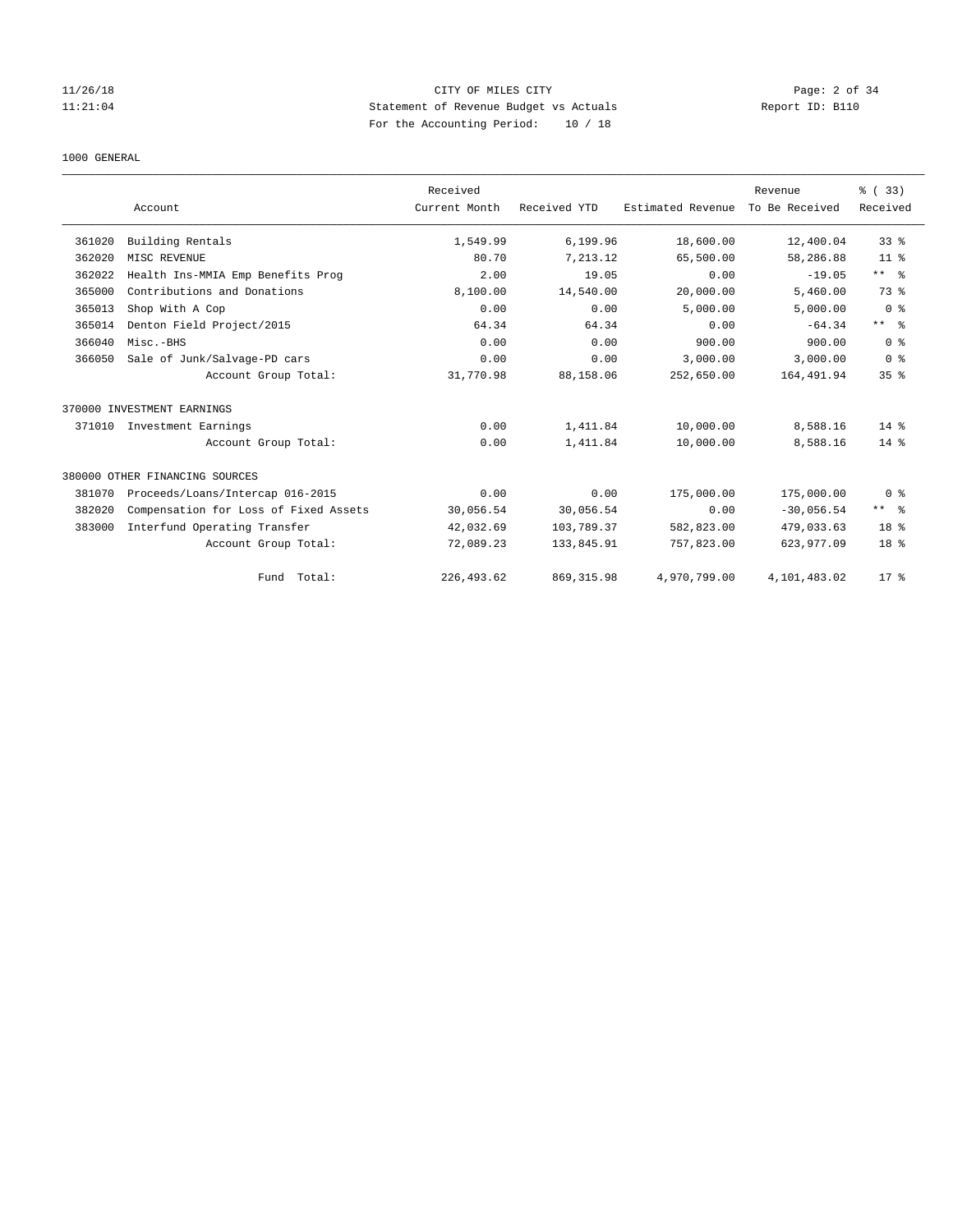# 2220 LIBRARY

|        |                                   | Received      |              |                   | Revenue        | % (33)          |
|--------|-----------------------------------|---------------|--------------|-------------------|----------------|-----------------|
|        | Account                           | Current Month | Received YTD | Estimated Revenue | To Be Received | Received        |
|        | 340000 Charges for Services       |               |              |                   |                |                 |
| 341075 | Serv/Cnty-Interlocal Agmt         | 0.00          | 0.00         | 40,608.00         | 40,608.00      | 0 <sup>8</sup>  |
| 346070 | Library Fees                      | 161.51        | 877.66       | 4,000.00          | 3,122.34       | $22$ %          |
| 346074 | Book Sales                        | 0.50          | 33.90        | 400.00            | 366.10         | 8 %             |
|        | Account Group Total:              | 162.01        | 911.56       | 45,008.00         | 44,096.44      | 2 <sup>8</sup>  |
|        | 360000 MISCELLANEOUS REVENUE      |               |              |                   |                |                 |
| 365035 | Donation-Library Board of Trustee | 0.00          | 1,049.55     | 0.00              | $-1,049.55$    | $***$ $\approx$ |
|        | Account Group Total:              | 0.00          | 1,049.55     | 0.00              | $-1.049.55$    | $***$ $\approx$ |
|        | 380000 OTHER FINANCING SOURCES    |               |              |                   |                |                 |
| 383000 | Interfund Operating Transfer      | 25, 116.25    | 100,465.00   | 301,395.00        | 200,930.00     | 33%             |
|        | Account Group Total:              | 25, 116. 25   | 100,465.00   | 301,395.00        | 200,930.00     | 33%             |
|        | Fund Total:                       | 25, 278. 26   | 102,426.11   | 346,403.00        | 243,976.89     | $30*$           |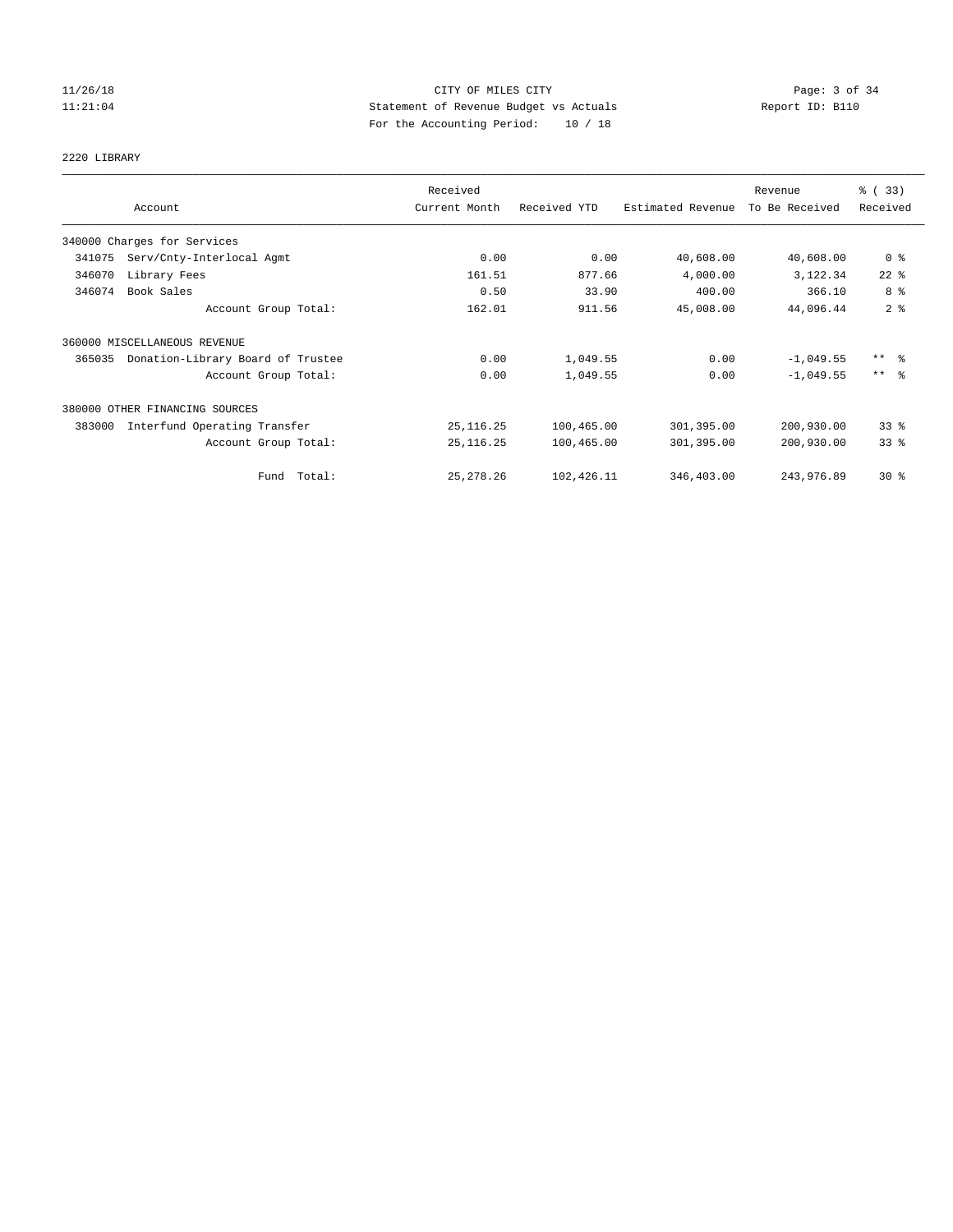2260 EMERGENCY DISASTER

|              | Account                                | Received<br>Current Month | Received YTD | Estimated Revenue | Revenue<br>To Be Received | % (33)<br>Received |
|--------------|----------------------------------------|---------------------------|--------------|-------------------|---------------------------|--------------------|
| 310000 TAXES |                                        |                           |              |                   |                           |                    |
| 311010       | Real Property Taxes                    | 863.30                    | 863.30       | 18,282.00         | 17,418.70                 | 5 %                |
| 311020       | Personal Property Taxes                | 0.00                      | 0.00         | 447.00            | 447.00                    | 0 <sup>8</sup>     |
| 312000       | Penalty & Interest on Delinquent Taxes | 1.04                      | 11.23        | 0.00              | $-11.23$                  | ** %               |
|              | Account Group Total:                   | 864.34                    | 874.53       | 18,729.00         | 17,854.47                 | 5 <sup>8</sup>     |
|              | Total:<br>Fund                         | 864.34                    | 874.53       | 18,729.00         | 17,854.47                 | 5 %                |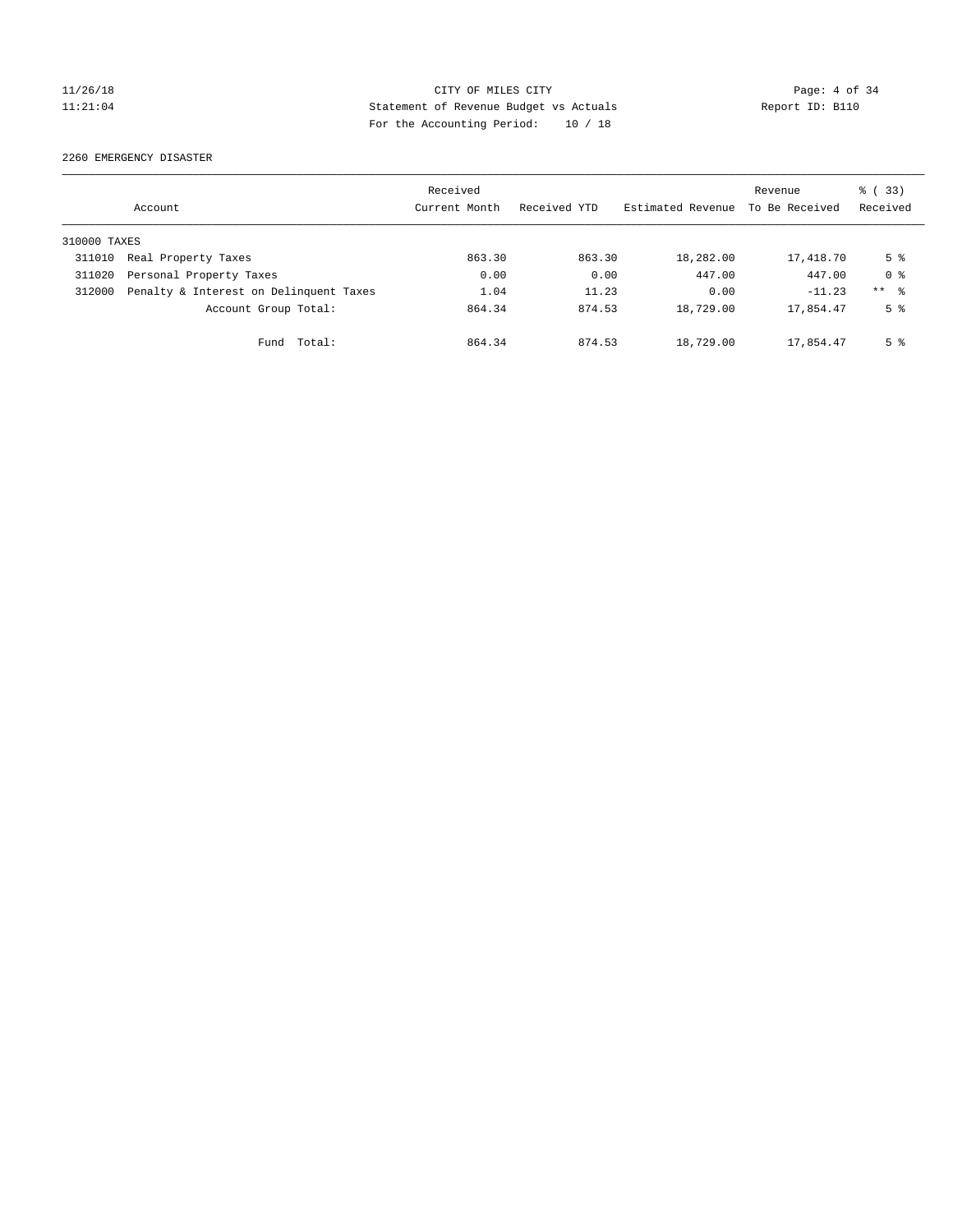2270 Health

| Account                                | Received<br>Current Month | Received YTD | Estimated Revenue | Revenue<br>To Be Received | % (33)<br>Received |
|----------------------------------------|---------------------------|--------------|-------------------|---------------------------|--------------------|
| 380000 OTHER FINANCING SOURCES         |                           |              |                   |                           |                    |
| Interfund Operating Transfer<br>383000 | 0.00                      | 0.00         | 13,700.00         | 13,700.00                 | 0 %                |
| Account Group Total:                   | 0.00                      | 0.00         | 13,700.00         | 13,700.00                 | 0 %                |
| Fund Total:                            | 0.00                      | 0.00         | 13,700.00         | 13,700.00                 | 0 %                |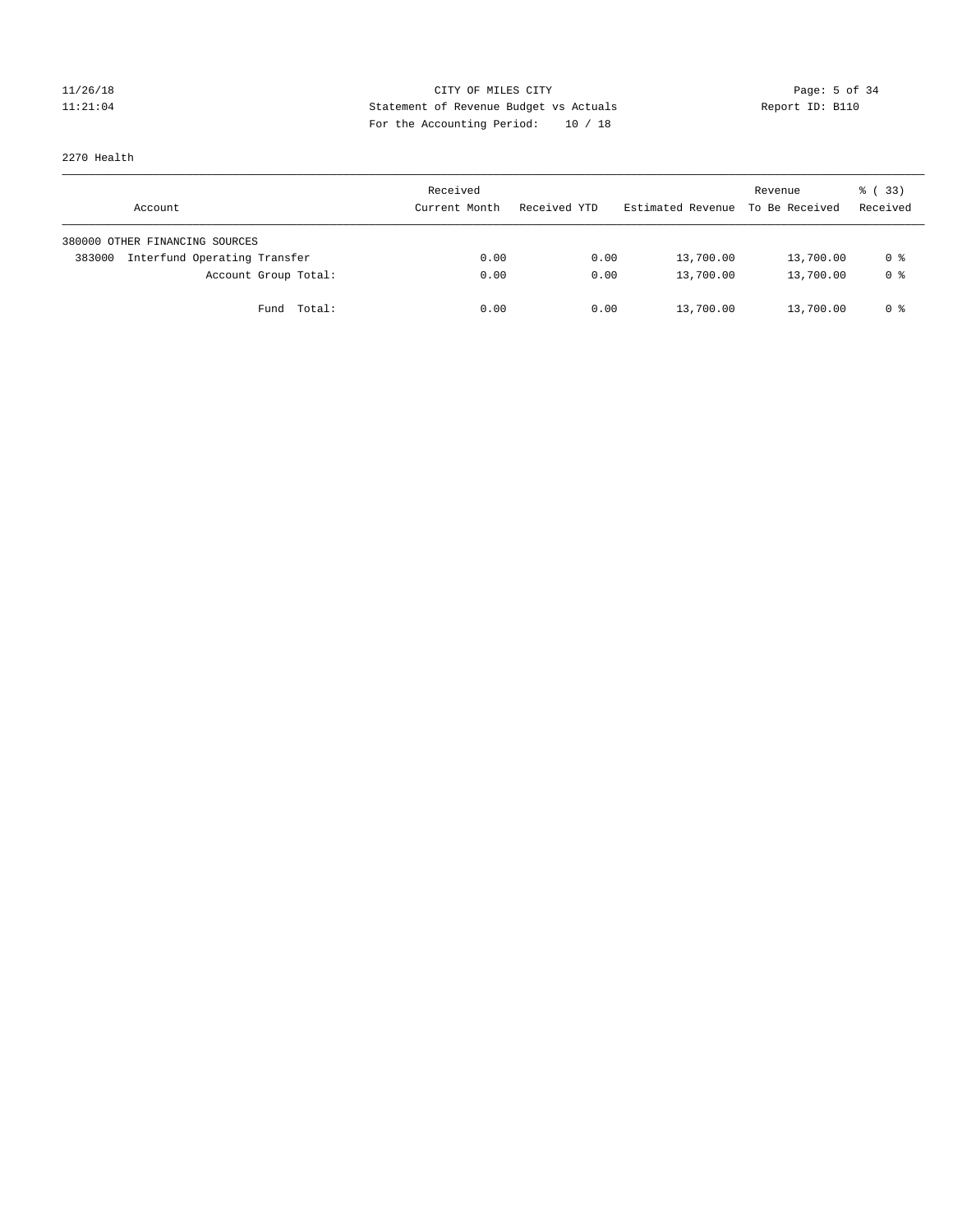# 11/26/18 Page: 6 of 34 11:21:04 Statement of Revenue Budget vs Actuals Report ID: B110 For the Accounting Period: 10 / 18

#### 2310 TIFD-Downtown

|              |                                        | Received      |              |                   | Revenue        | % (33)          |
|--------------|----------------------------------------|---------------|--------------|-------------------|----------------|-----------------|
|              | Account                                | Current Month | Received YTD | Estimated Revenue | To Be Received | Received        |
| 310000 TAXES |                                        |               |              |                   |                |                 |
| 311010       | Real Property Taxes                    | 2,361.43      | 2,703.36     | 40,000.00         | 37,296.64      | 7 %             |
| 311020       | Personal Property Taxes                | 2.96          | 28.55        | 0.00              | $-28.55$       | $***$ $ -$      |
| 312000       | Penalty & Interest on Delinquent Taxes | 1.44          | 20.02        | 0.00              | $-20.02$       | $***$ $\approx$ |
|              | Account Group Total:                   | 2,365.83      | 2,751.93     | 40,000.00         | 37,248.07      | 7 %             |
|              | 370000 INVESTMENT EARNINGS             |               |              |                   |                |                 |
| 371010       | Investment Earnings                    | 0.00          | 84.63        | 0.00              | $-84.63$       | ** 왕            |
|              | Account Group Total:                   | 0.00          | 84.63        | 0.00              | $-84.63$       | $***$ $\approx$ |
|              | Fund Total:                            | 2,365.83      | 2,836.56     | 40,000.00         | 37, 163.44     | 7 %             |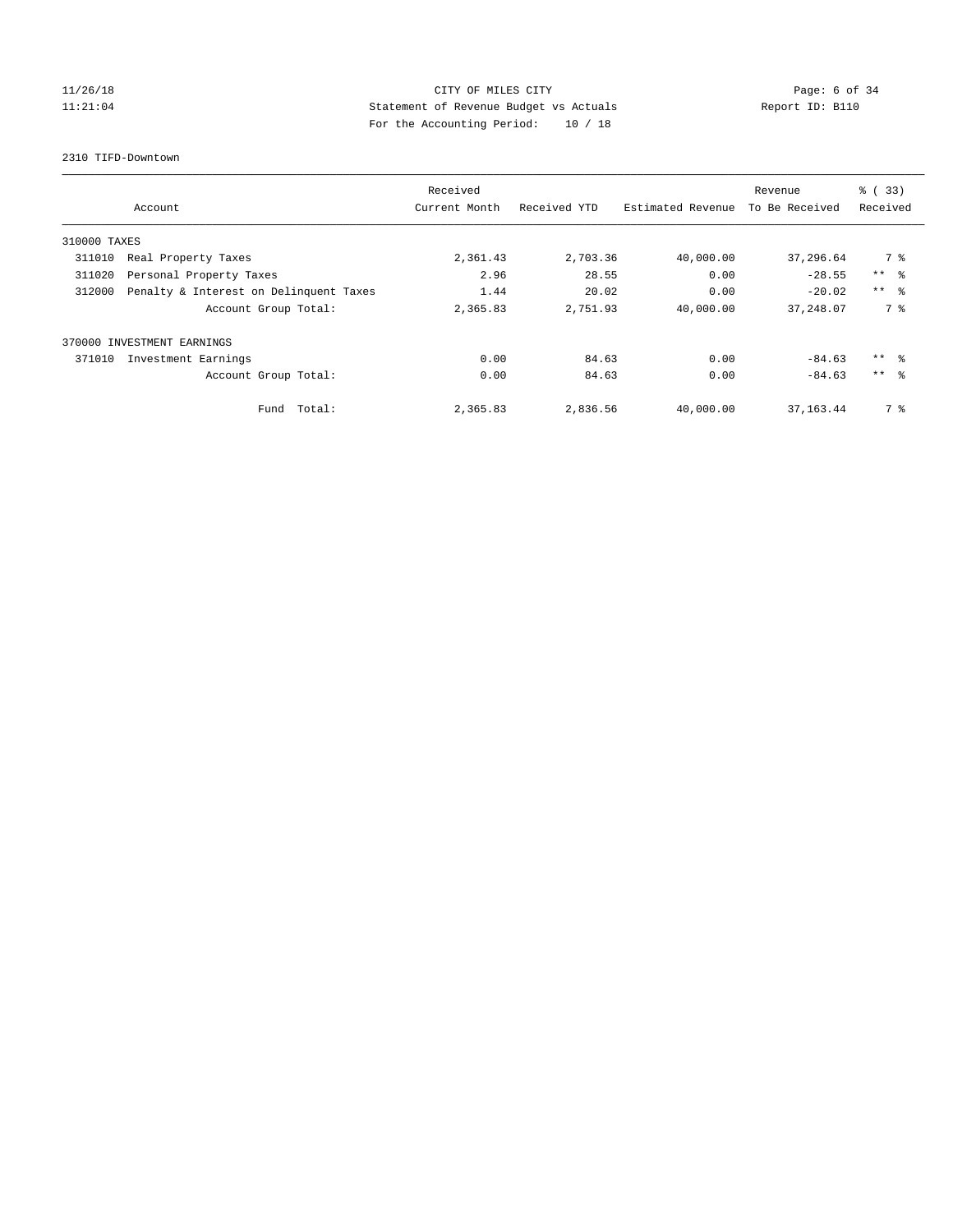# 11/26/18 Page: 7 of 34 11:21:04 Statement of Revenue Budget vs Actuals Report ID: B110 For the Accounting Period: 10 / 18

2372 Permissive Medical Levy

|              | Account                                | Received<br>Current Month | Received YTD | Estimated Revenue | Revenue<br>To Be Received | % (33)<br>Received |
|--------------|----------------------------------------|---------------------------|--------------|-------------------|---------------------------|--------------------|
| 310000 TAXES |                                        |                           |              |                   |                           |                    |
| 311010       | Real Property Taxes                    | 10,493.13                 | 12,602.17    | 219,172.00        | 206,569.83                | 6 %                |
| 311020       | Personal Property Taxes                | 4.84                      | 188.82       | 5,352.00          | 5, 163. 18                | $4 \text{ }$       |
| 312000       | Penalty & Interest on Delinquent Taxes | 3.68                      | 39.32        | 0.00              | $-39.32$                  | ** 8               |
|              | Account Group Total:                   | 10,501.65                 | 12,830.31    | 224,524.00        | 211,693.69                | 6 %                |
|              | Total:<br>Fund                         | 10,501.65                 | 12,830.31    | 224,524.00        | 211,693.69                | 6 %                |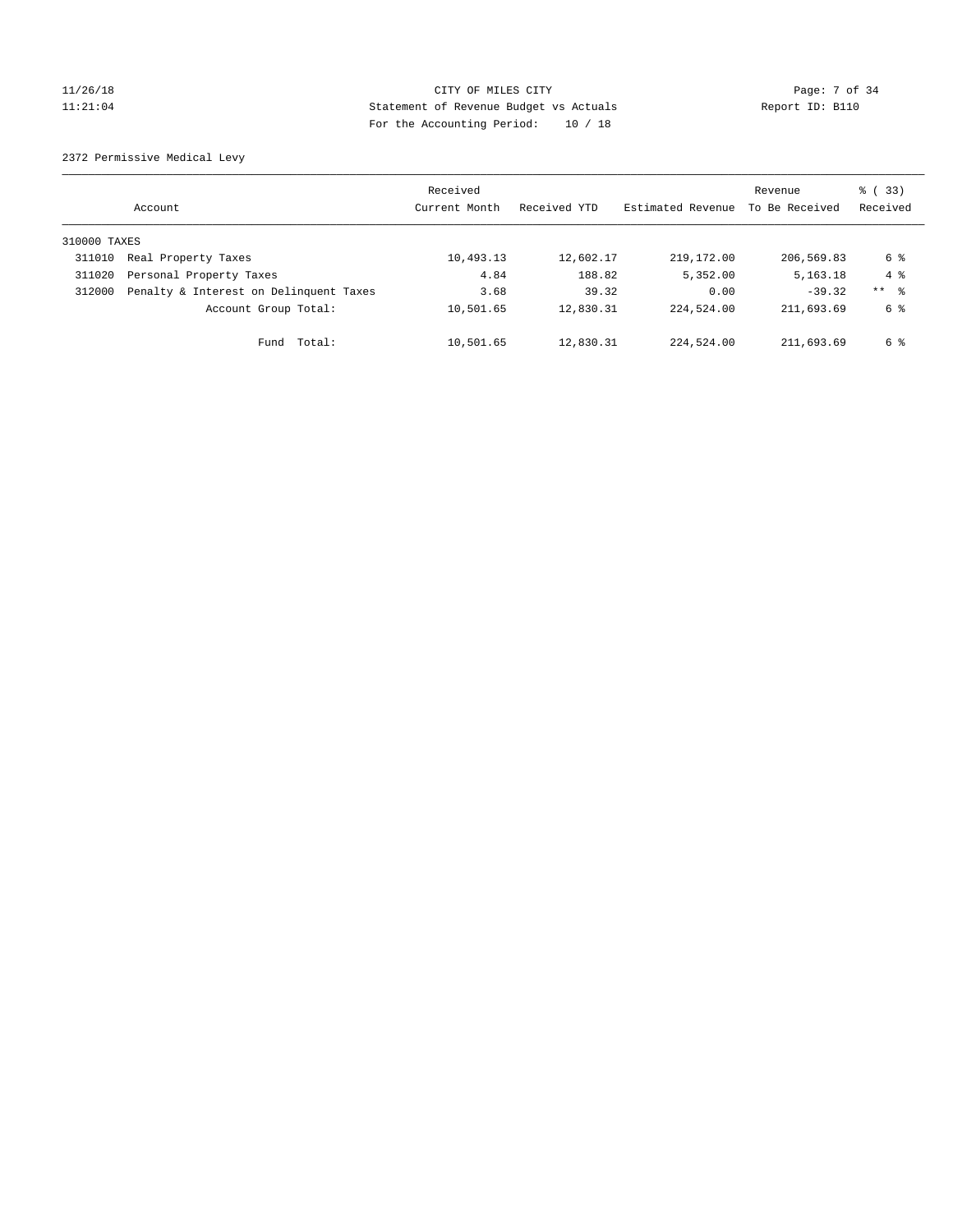2390 DRUG FORFEITURE

| Account                      | Received<br>Current Month | Received YTD | Estimated Revenue | Revenue<br>To Be Received | 8 (33)<br>Received |
|------------------------------|---------------------------|--------------|-------------------|---------------------------|--------------------|
| 350000 FINES AND FORFEITURES |                           |              |                   |                           |                    |
| Drug Forfeitures<br>351013   | 0.00                      | 0.00         | 3,000.00          | 3,000.00                  | 0 %                |
| Account Group Total:         | 0.00                      | 0.00         | 3,000.00          | 3,000.00                  | 0 <sup>8</sup>     |
| Fund Total:                  | 0.00                      | 0.00         | 3,000.00          | 3,000.00                  | 0 %                |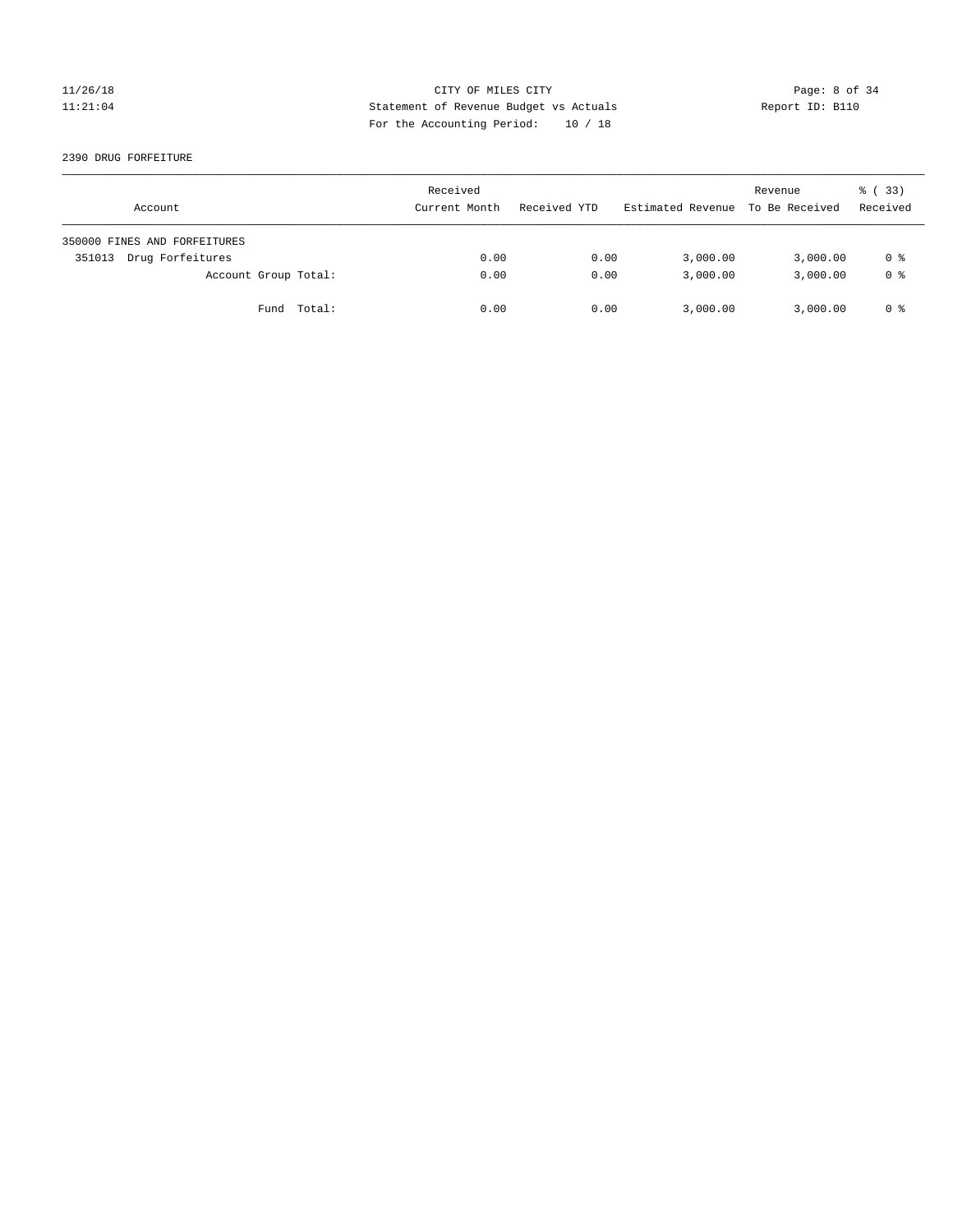#### 2394 BUILDING CODE ENFORCEMENT

| Account                              | Received<br>Current Month | Received YTD | Estimated Revenue | Revenue<br>To Be Received | 8 (33)<br>Received |
|--------------------------------------|---------------------------|--------------|-------------------|---------------------------|--------------------|
| 320000 LICENSES AND PERMITS          |                           |              |                   |                           |                    |
| Building & Related Permits<br>323010 | 13,182.05                 | 56,394.37    | 145,600.00        | 89,205.63                 | $39*$              |
| Account Group Total:                 | 13,182.05                 | 56,394.37    | 145,600.00        | 89,205.63                 | $39*$              |
| Fund Total:                          | 13,182.05                 | 56,394.37    | 145,600.00        | 89,205.63                 | $39*$              |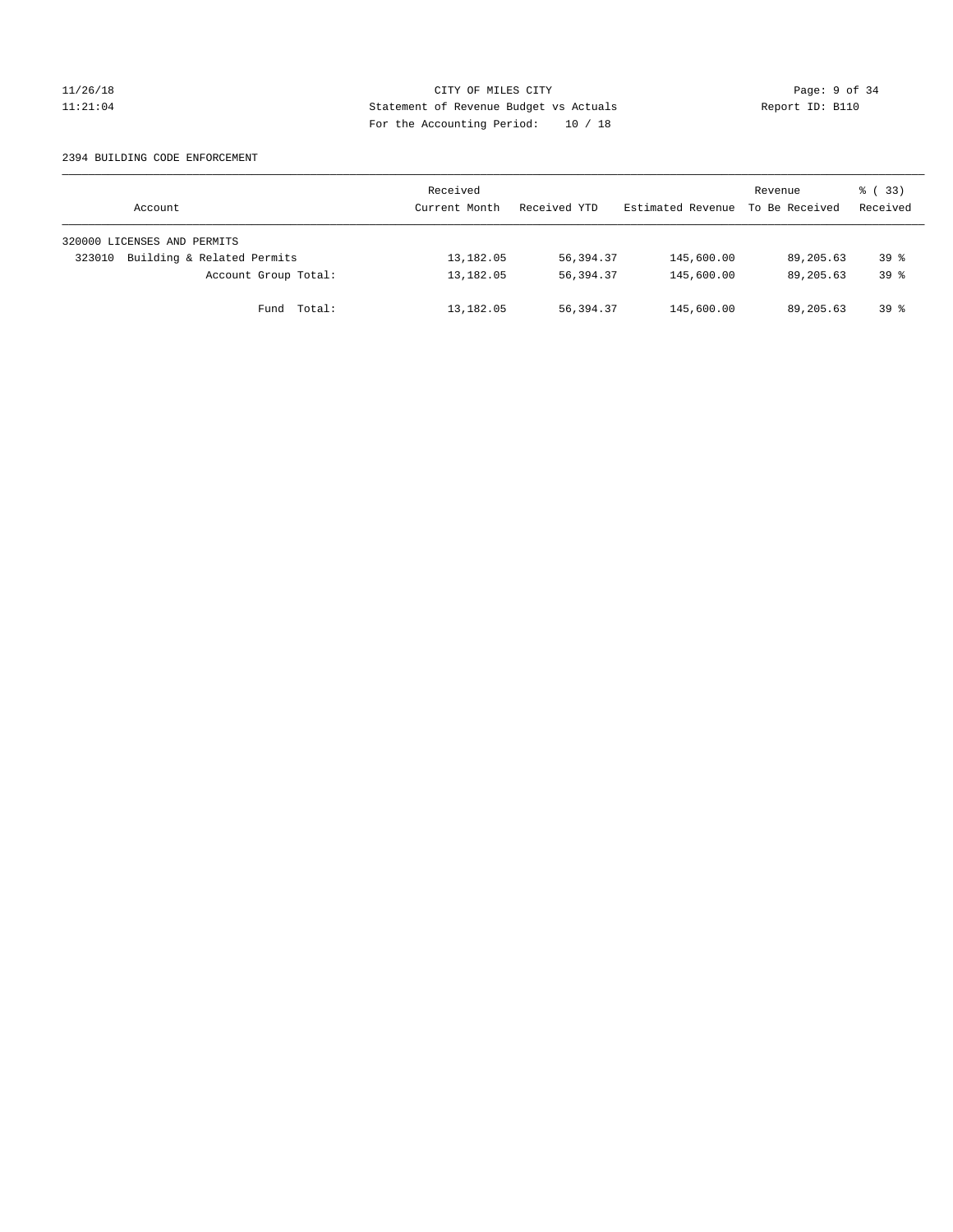2400 LTG M D#165-(Gen City)

|        | Account                                  | Received<br>Current Month | Received YTD | Estimated Revenue | Revenue<br>To Be Received | % (33)<br>Received |
|--------|------------------------------------------|---------------------------|--------------|-------------------|---------------------------|--------------------|
|        |                                          |                           |              |                   |                           |                    |
|        | 360000 MISCELLANEOUS REVENUE             |                           |              |                   |                           |                    |
| 363010 | Maintenance Assessments                  | 12,739.60                 | 17,054.42    | 214,301.00        | 197,246.58                | 8 %                |
| 363040 | Penalty & Interest on Deling Assessments | 26.59                     | 265.69       | 500.00            | 234.31                    | 53 <sup>8</sup>    |
|        | Account Group Total:                     | 12,766.19                 | 17,320.11    | 214,801.00        | 197,480.89                | 8 %                |
|        | 370000 INVESTMENT EARNINGS               |                           |              |                   |                           |                    |
| 371010 | Investment Earnings                      | 0.00                      | 106.37       | 100.00            | $-6.37$                   | $106$ %            |
|        | Account Group Total:                     | 0.00                      | 106.37       | 100.00            | $-6.37$                   | $106$ %            |
|        | Total:<br>Fund                           | 12,766.19                 | 17,426.48    | 214,901.00        | 197,474.52                | 8 %                |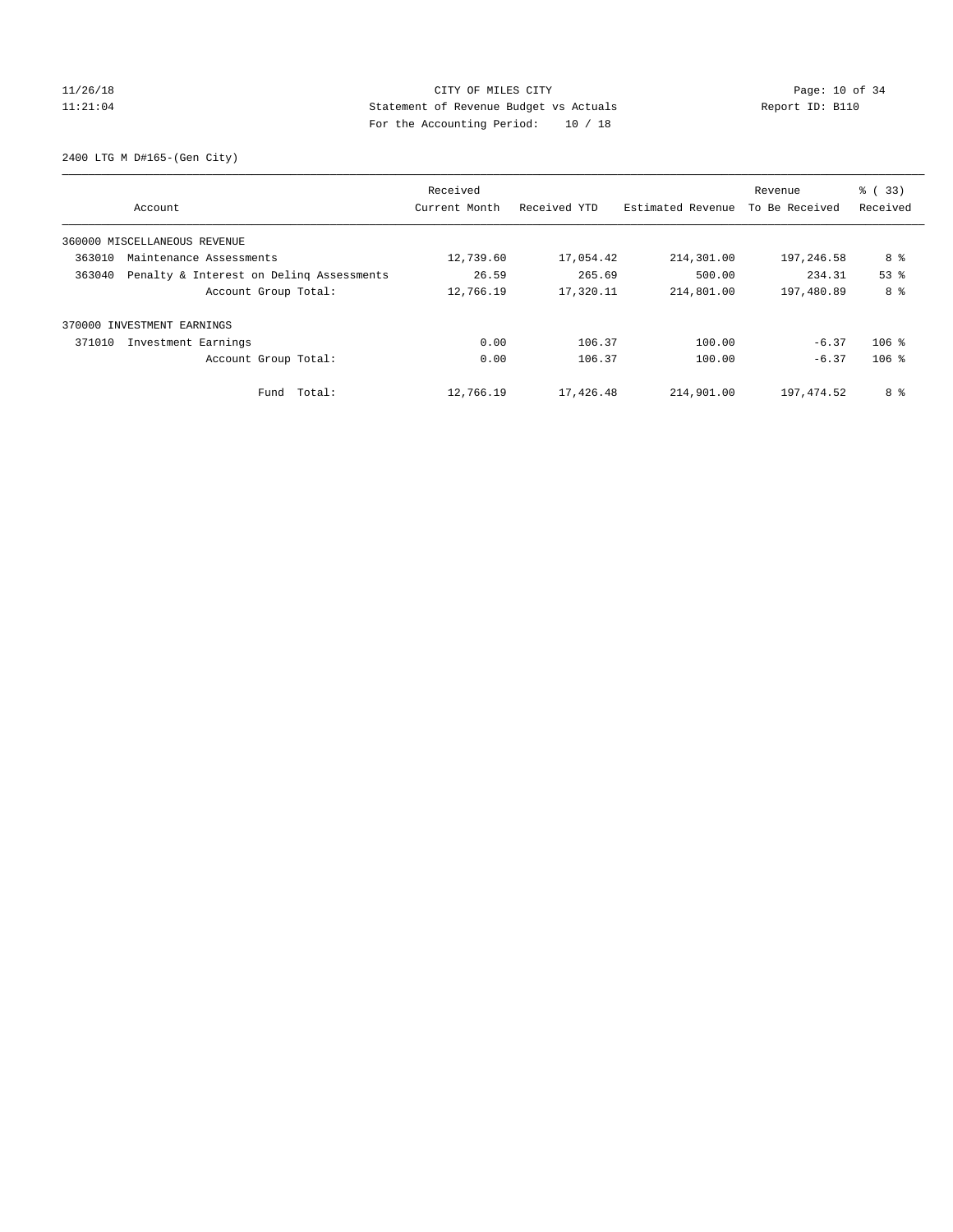2420 LTG M D#167-(MilesAddn Etc)

|        |                                          | Received      |              |                   | Revenue        | % (33)         |
|--------|------------------------------------------|---------------|--------------|-------------------|----------------|----------------|
|        | Account                                  | Current Month | Received YTD | Estimated Revenue | To Be Received | Received       |
|        | 360000 MISCELLANEOUS REVENUE             |               |              |                   |                |                |
| 363010 | Maintenance Assessments                  | 2,506.00      | 2,764.03     | 31,875.00         | 29,110.97      | 9 <sup>°</sup> |
| 363040 | Penalty & Interest on Deling Assessments | 0.00          | 13.27        | 100.00            | 86.73          | $13*$          |
|        | Account Group Total:                     | 2,506.00      | 2,777.30     | 31,975.00         | 29, 197. 70    | 9 <sub>8</sub> |
|        | 370000 INVESTMENT EARNINGS               |               |              |                   |                |                |
| 371010 | Investment Earnings                      | 0.00          | 27.28        | 55.00             | 27.72          | $50*$          |
|        | Account Group Total:                     | 0.00          | 27.28        | 55.00             | 27.72          | $50*$          |
|        | Fund Total:                              | 2,506.00      | 2,804.58     | 32,030.00         | 29, 225, 42    | 9%             |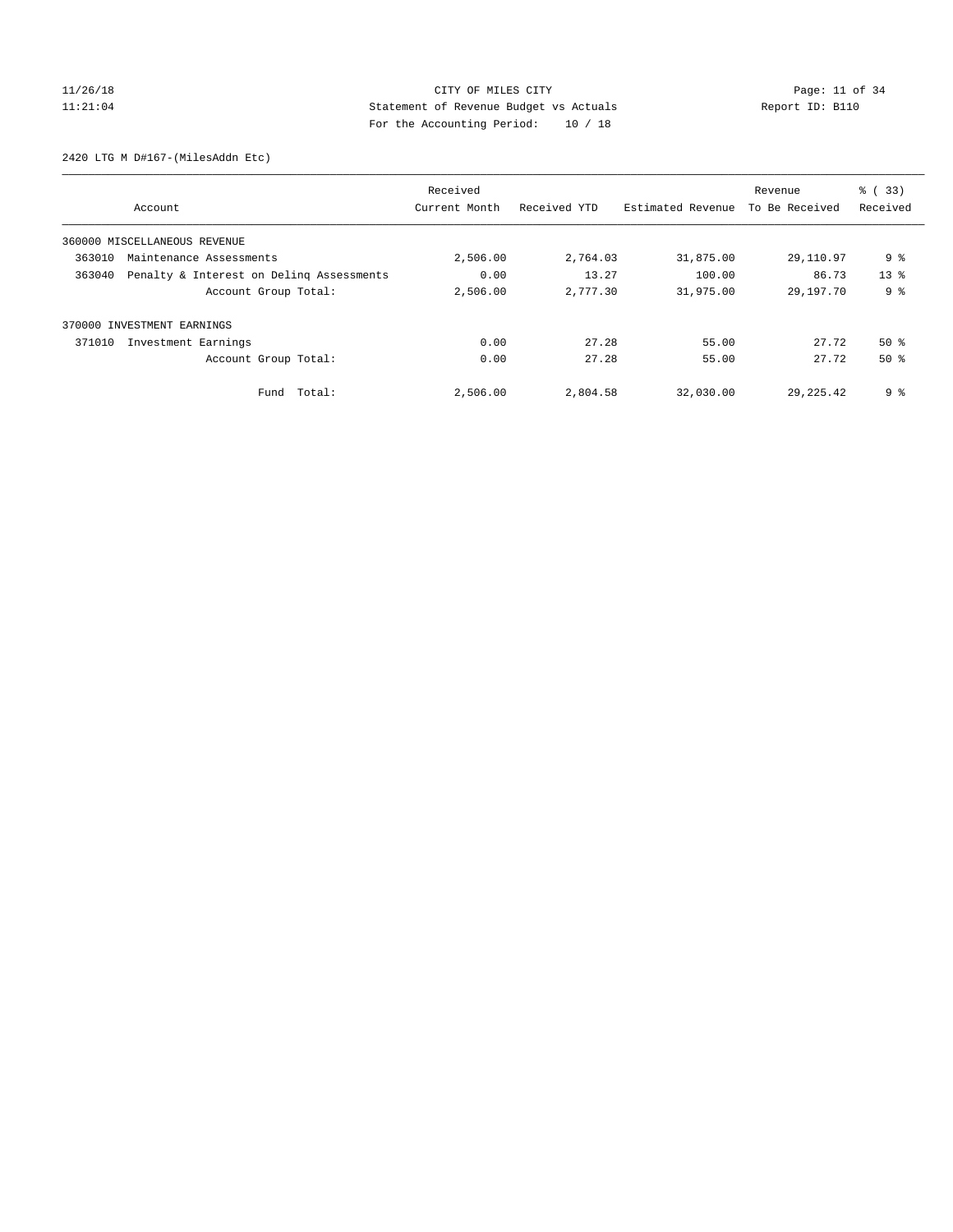2430 LTG M D#171-(Balsam Est)

|                                                    | Received      |              |                   | Revenue        | % (33)         |
|----------------------------------------------------|---------------|--------------|-------------------|----------------|----------------|
| Account                                            | Current Month | Received YTD | Estimated Revenue | To Be Received | Received       |
| 360000 MISCELLANEOUS REVENUE                       |               |              |                   |                |                |
| 363010<br>Maintenance Assessments                  | 209.82        | 209.82       | 5,037.00          | 4,827.18       | 4%             |
| Penalty & Interest on Deling Assessments<br>363040 | 0.00          | 0.00         | 5.00              | 5.00           | 0 <sup>8</sup> |
| Account Group Total:                               | 209.82        | 209.82       | 5,042.00          | 4,832.18       | $4 \text{ }$   |
| 370000 INVESTMENT EARNINGS                         |               |              |                   |                |                |
| 371010<br>Investment Earnings                      | 0.00          | 8.08         | 10.00             | 1.92           | $81$ %         |
| Account Group Total:                               | 0.00          | 8.08         | 10.00             | 1.92           | 81 %           |
| Total:<br>Fund                                     | 209.82        | 217.90       | 5,052.00          | 4,834.10       | 4%             |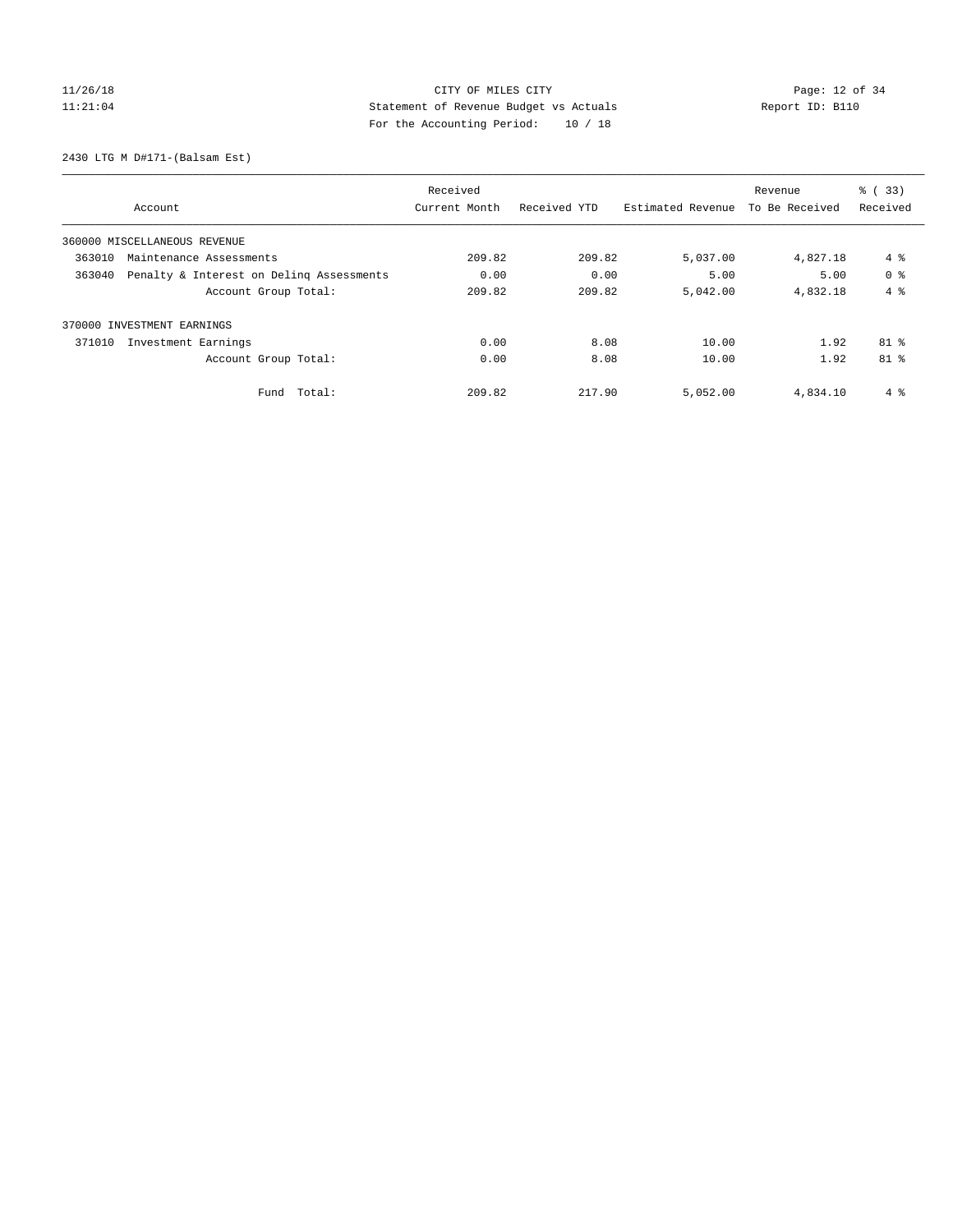2440 LTG M D#172-(Main Str)

|        |                                          | Received      |              |                   | Revenue        | % (33)   |
|--------|------------------------------------------|---------------|--------------|-------------------|----------------|----------|
|        | Account                                  | Current Month | Received YTD | Estimated Revenue | To Be Received | Received |
|        | 360000 MISCELLANEOUS REVENUE             |               |              |                   |                |          |
| 363010 | Maintenance Assessments                  | 2,550.48      | 2,909.14     | 22,372.00         | 19,462.86      | $13*$    |
| 363040 | Penalty & Interest on Deling Assessments | 0.00          | 17.55        | 100.00            | 82.45          | 18 %     |
|        | Account Group Total:                     | 2,550.48      | 2,926.69     | 22,472.00         | 19,545.31      | $13*$    |
| 370000 | INVESTMENT EARNINGS                      |               |              |                   |                |          |
| 371010 | Investment Earnings                      | 0.00          | 14.77        | 50.00             | 35.23          | $30*$    |
|        | Account Group Total:                     | 0.00          | 14.77        | 50.00             | 35.23          | $30*$    |
|        | Fund Total:                              | 2,550.48      | 2,941.46     | 22,522.00         | 19,580.54      | $13*$    |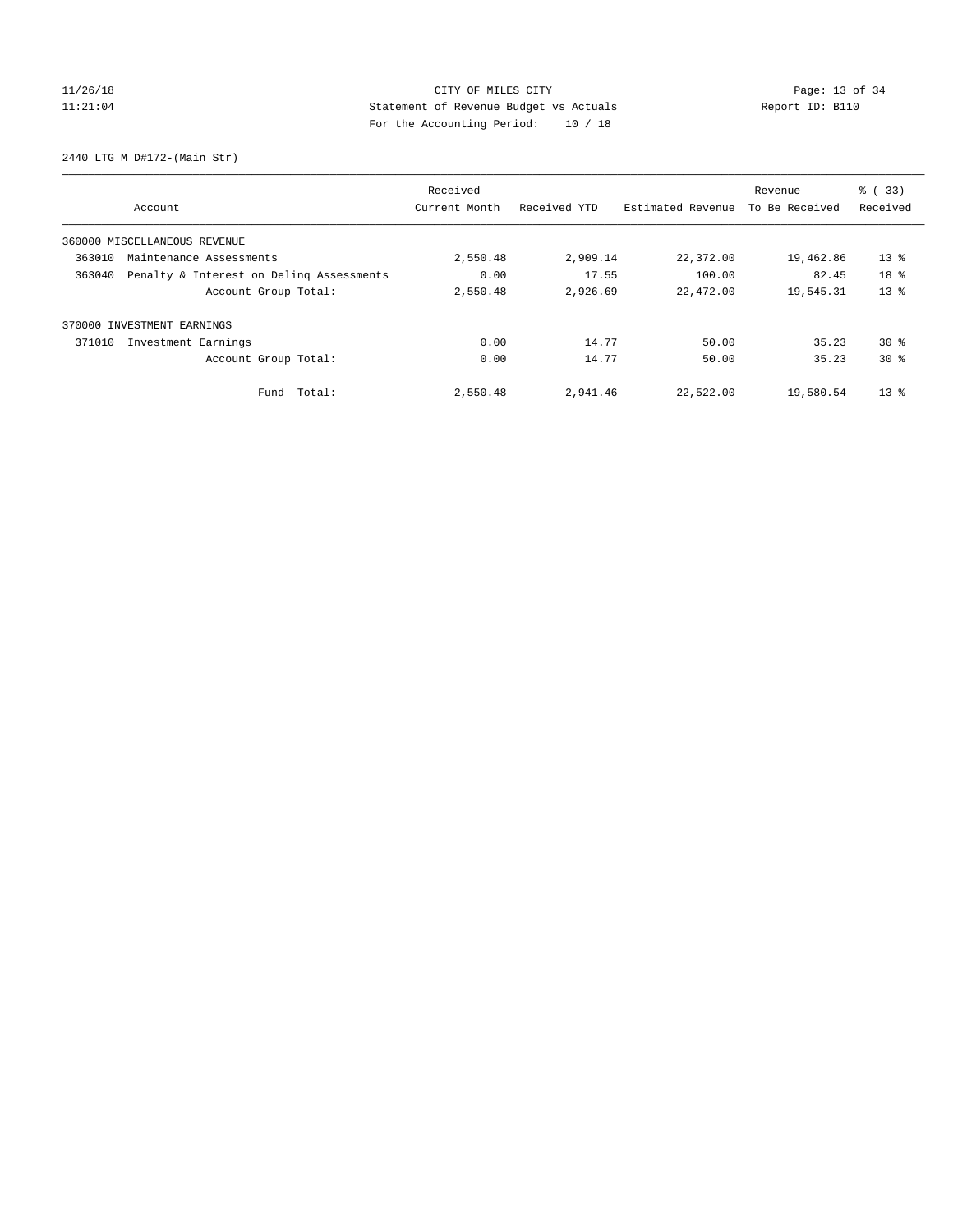2450 LTG M D#195-(SG-Trico)

|        |                                          | Received      |              |                   | Revenue        | % (33)         |
|--------|------------------------------------------|---------------|--------------|-------------------|----------------|----------------|
|        | Account                                  | Current Month | Received YTD | Estimated Revenue | To Be Received | Received       |
|        | 360000 MISCELLANEOUS REVENUE             |               |              |                   |                |                |
| 363010 | Maintenance Assessments                  | 219.81        | 219.81       | 5,338.00          | 5,118.19       | 4%             |
| 363040 | Penalty & Interest on Deling Assessments | 0.00          | 0.00         | 10.00             | 10.00          | 0 <sup>8</sup> |
|        | Account Group Total:                     | 219.81        | 219.81       | 5,348.00          | 5,128.19       | $4 \text{ }$   |
|        | 370000 INVESTMENT EARNINGS               |               |              |                   |                |                |
| 371010 | Investment Earnings                      | 0.00          | 11.54        | 10.00             | $-1.54$        | $115$ %        |
|        | Account Group Total:                     | 0.00          | 11.54        | 10.00             | $-1.54$        | $115$ %        |
|        | Fund Total:                              | 219.81        | 231.35       | 5,358.00          | 5,126.65       | 4 %            |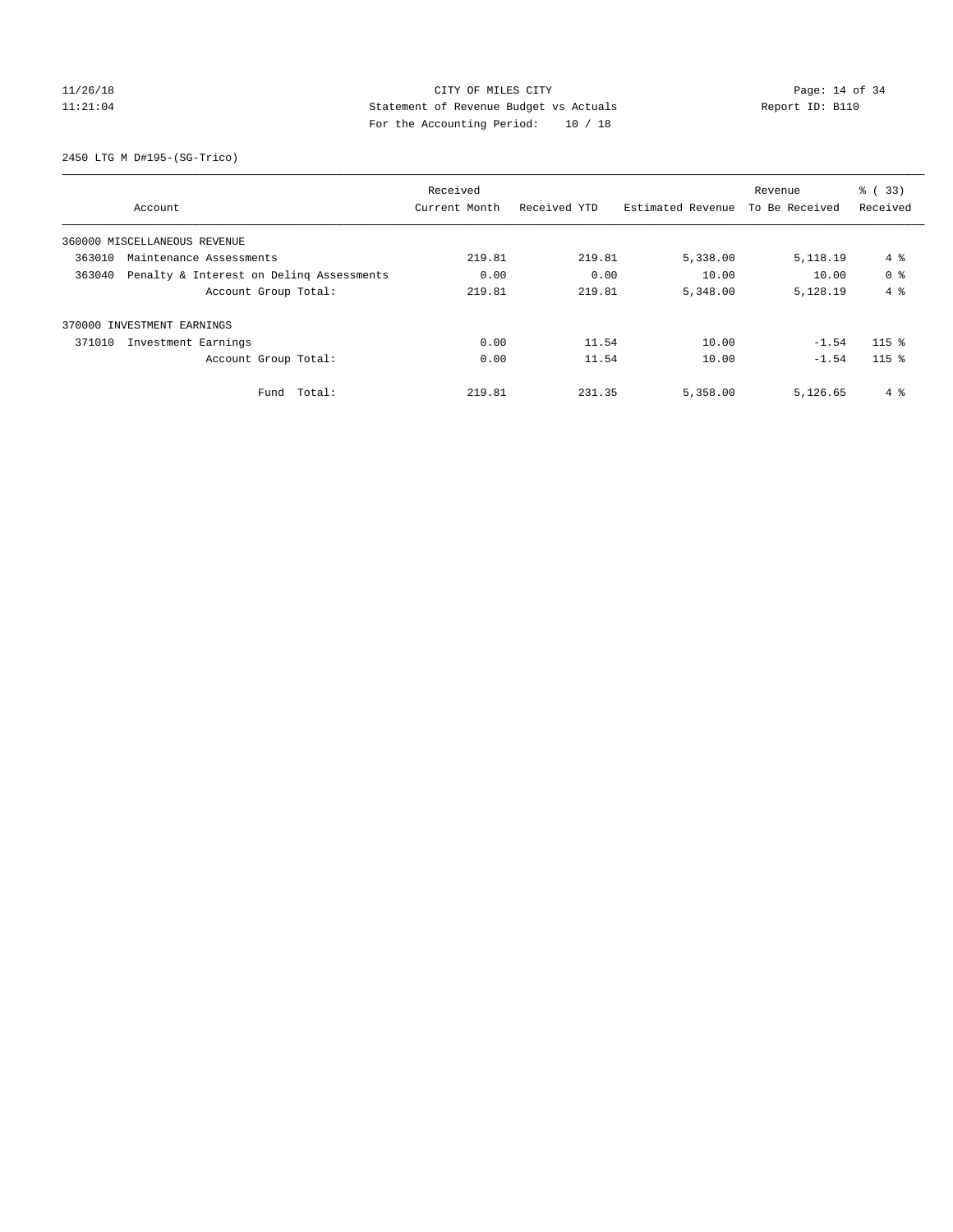2470 LTG M D#202-(SG-MDU&NV)

|        |                                          | Received      |              |                   | Revenue        | % (33)           |
|--------|------------------------------------------|---------------|--------------|-------------------|----------------|------------------|
|        | Account                                  | Current Month | Received YTD | Estimated Revenue | To Be Received | Received         |
|        | 360000 MISCELLANEOUS REVENUE             |               |              |                   |                |                  |
| 363010 | Maintenance Assessments                  | 519.32        | 717.02       | 8,622.00          | 7,904.98       | 8 %              |
| 363040 | Penalty & Interest on Deling Assessments | 11.15         | 20.90        | 20.00             | $-0.90$        | 105 <sup>8</sup> |
|        | Account Group Total:                     | 530.47        | 737.92       | 8,642.00          | 7,904.08       | 9 <sup>°</sup>   |
|        | 370000 INVESTMENT EARNINGS               |               |              |                   |                |                  |
| 371010 | Investment Earnings                      | 0.00          | 0.00         | 10.00             | 10.00          | 0 <sup>8</sup>   |
|        | Account Group Total:                     | 0.00          | 0.00         | 10.00             | 10.00          | 0 <sup>8</sup>   |
|        | Fund Total:                              | 530.47        | 737.92       | 8,652.00          | 7,914.08       | 9%               |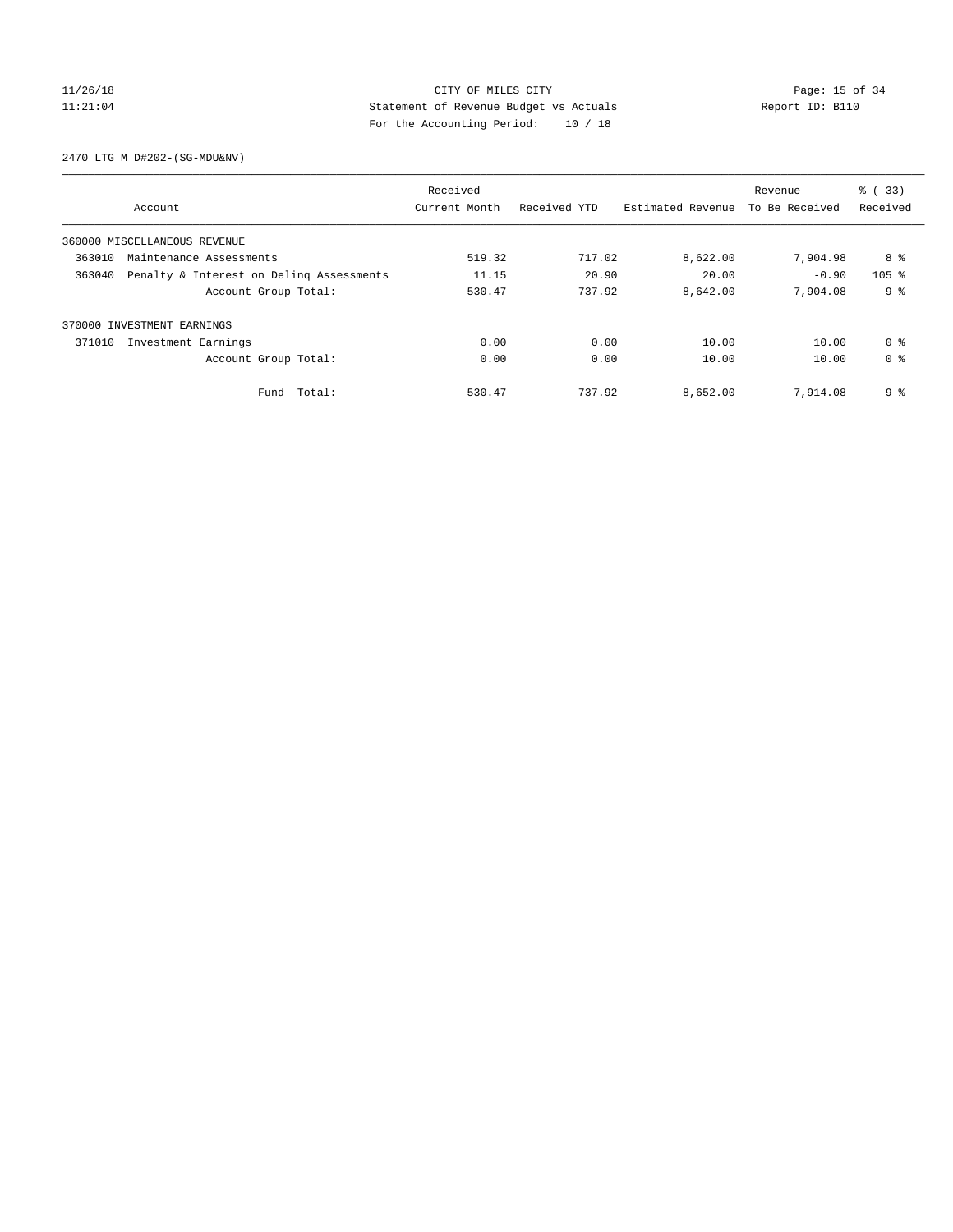# 11/26/18 Page: 16 of 34 11:21:04 Statement of Revenue Budget vs Actuals Report ID: B110 For the Accounting Period: 10 / 18

2480 LTG M M#173-(Milestown Estates)

|        |                                          | Received      |              |                   | Revenue        | $\frac{1}{6}$ (33) |
|--------|------------------------------------------|---------------|--------------|-------------------|----------------|--------------------|
|        | Account                                  | Current Month | Received YTD | Estimated Revenue | To Be Received | Received           |
|        | 360000 MISCELLANEOUS REVENUE             |               |              |                   |                |                    |
| 363010 | Maintenance Assessments                  | 161.62        | 185.71       | 2,673.00          | 2,487.29       | 7 %                |
| 363040 | Penalty & Interest on Deling Assessments | 0.00          | 1.18         | 0.00              | $-1.18$        | $***$ $ -$         |
|        | Account Group Total:                     | 161.62        | 186.89       | 2,673.00          | 2,486.11       | 7 %                |
|        | 370000 INVESTMENT EARNINGS               |               |              |                   |                |                    |
| 371010 | Investment Earnings                      | 0.00          | 2.92         | 10.00             | 7.08           | $29*$              |
|        | Account Group Total:                     | 0.00          | 2.92         | 10.00             | 7.08           | $29$ $%$           |
|        | Total:<br>Fund                           | 161.62        | 189.81       | 2,683.00          | 2,493.19       | 7 %                |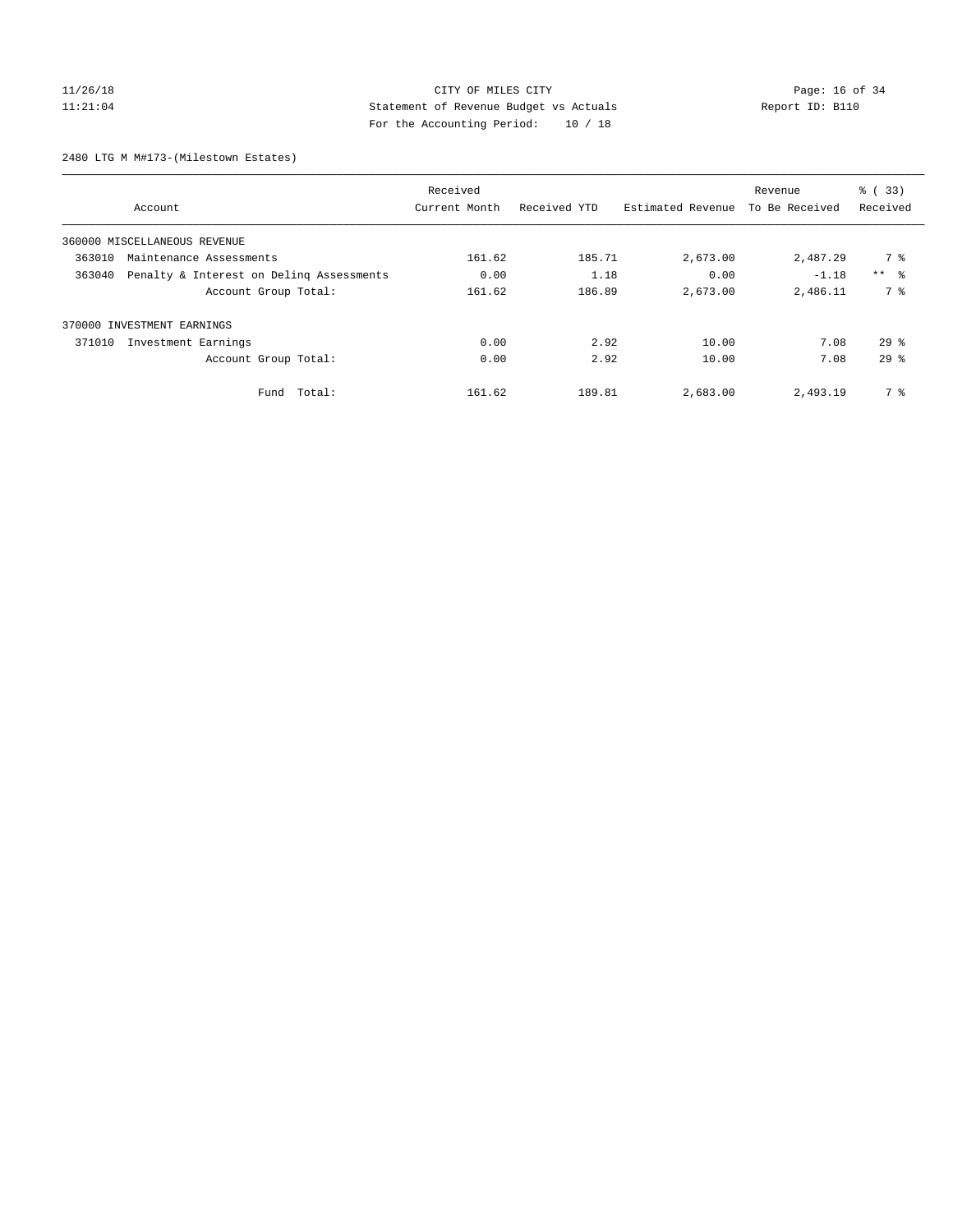2510 STR MAINT DIST #204

|        |                                          | Received      |              |                   | Revenue        | % (33)         |
|--------|------------------------------------------|---------------|--------------|-------------------|----------------|----------------|
|        | Account                                  | Current Month | Received YTD | Estimated Revenue | To Be Received | Received       |
|        | 330000 INTERGOVERNMENTAL REVENUES        |               |              |                   |                |                |
| 331113 | FEMA -Projects                           | 0.00          | 0.00         | 30,000.00         | 30,000.00      | 0 <sup>8</sup> |
|        | Account Group Total:                     | 0.00          | 0.00         | 30,000.00         | 30,000.00      | 0 <sup>8</sup> |
|        | 360000 MISCELLANEOUS REVENUE             |               |              |                   |                |                |
| 363010 | Maintenance Assessments                  | 89, 327.87    | 107,683.13   | 1,570,748.00      | 1,463,064.87   | 7 %            |
| 363040 | Penalty & Interest on Delinq Assessments | 178.87        | 1,190.33     | 4,000.00          | 2,809.67       | $30*$          |
|        | Account Group Total:                     | 89,506.74     | 108,873.46   | 1,574,748.00      | 1,465,874.54   | 7 %            |
|        | 370000 INVESTMENT EARNINGS               |               |              |                   |                |                |
| 371010 | Investment Earnings                      | 0.00          | 3,949.83     | 5,000.00          | 1,050.17       | 79 %           |
|        | Account Group Total:                     | 0.00          | 3,949.83     | 5,000.00          | 1,050.17       | 79 %           |
|        | 380000 OTHER FINANCING SOURCES           |               |              |                   |                |                |
| 383000 | Interfund Operating Transfer             | 0.00          | 0.00         | 102,300.00        | 102,300.00     | 0 <sup>8</sup> |
|        | Account Group Total:                     | 0.00          | 0.00         | 102,300.00        | 102,300.00     | 0 <sup>8</sup> |
|        | Fund Total:                              | 89,506.74     | 112,823.29   | 1,712,048.00      | 1,599,224.71   | 7 <sup>8</sup> |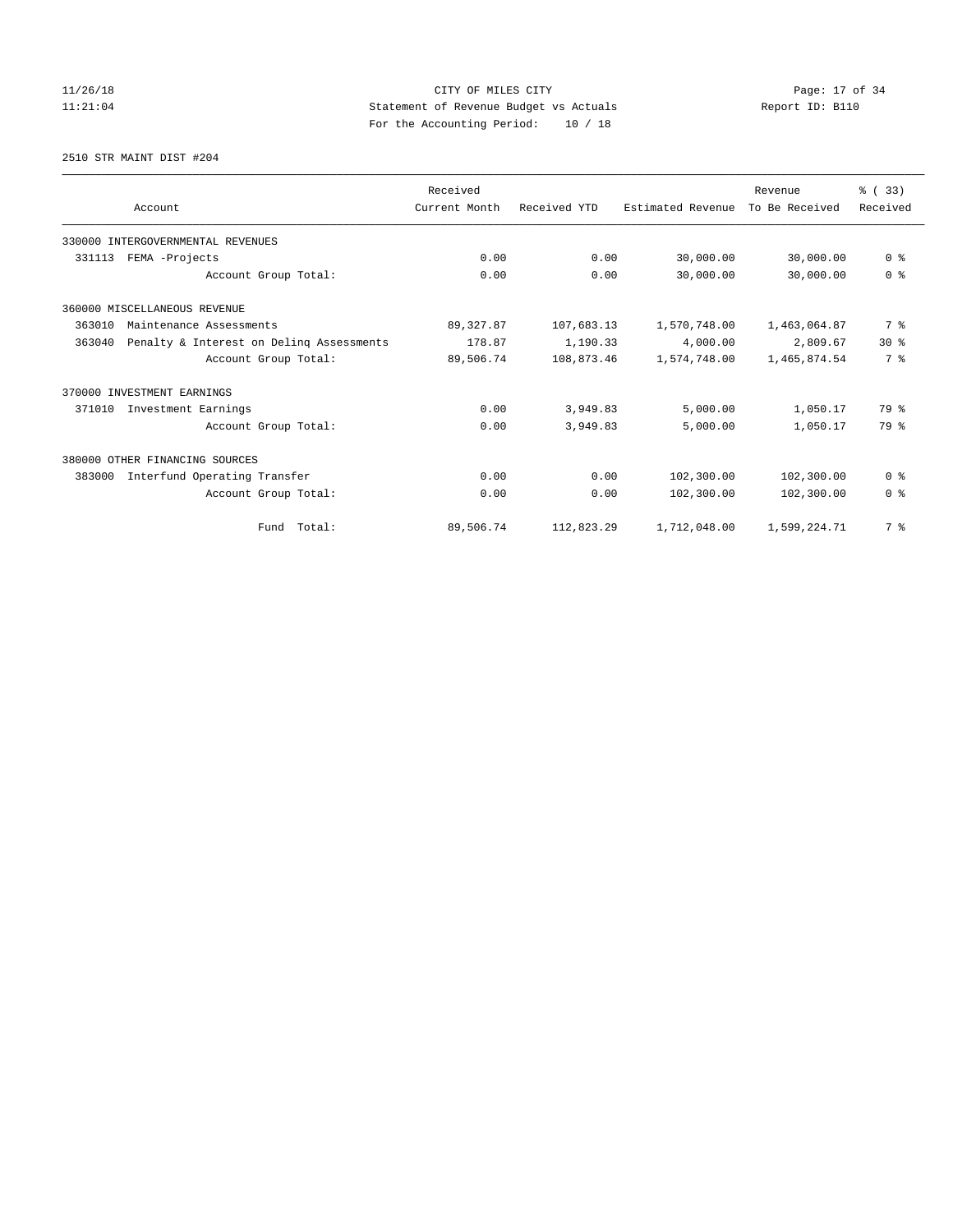2520 STR MAINT DIST #205

|        |                                          | Received      |              |                   | Revenue        | % (33)          |
|--------|------------------------------------------|---------------|--------------|-------------------|----------------|-----------------|
|        | Account                                  | Current Month | Received YTD | Estimated Revenue | To Be Received | Received        |
|        | 330000 INTERGOVERNMENTAL REVENUES        |               |              |                   |                |                 |
| 331113 | FEMA -Projects                           | 0.00          | 0.00         | 7,500.00          | 7,500.00       | 0 <sup>8</sup>  |
|        | Account Group Total:                     | 0.00          | 0.00         | 7,500.00          | 7,500.00       | 0 <sup>8</sup>  |
|        | 360000 MISCELLANEOUS REVENUE             |               |              |                   |                |                 |
| 363010 | Maintenance Assessments                  | 18,668.18     | 24, 352.34   | 255,571.00        | 231, 218.66    | $10*$           |
| 363040 | Penalty & Interest on Deling Assessments | 49.09         | 376.35       | 1,000.00          | 623.65         | 38 <sup>8</sup> |
|        | Account Group Total:                     | 18,717.27     | 24,728.69    | 256,571.00        | 231,842.31     | $10*$           |
|        | 370000 INVESTMENT EARNINGS               |               |              |                   |                |                 |
| 371010 | Investment Earnings                      | 0.00          | 1,127.19     | 400.00            | $-727.19$      | $282$ %         |
|        | Account Group Total:                     | 0.00          | 1,127.19     | 400.00            | $-727.19$      | $282$ %         |
|        | 380000 OTHER FINANCING SOURCES           |               |              |                   |                |                 |
| 383000 | Interfund Operating Transfer             | 0.00          | 0.00         | 91,062.00         | 91,062.00      | 0 <sup>8</sup>  |
|        | Account Group Total:                     | 0.00          | 0.00         | 91,062.00         | 91,062.00      | 0 <sup>8</sup>  |
|        | Fund Total:                              | 18,717.27     | 25,855.88    | 355,533.00        | 329,677.12     | 7 %             |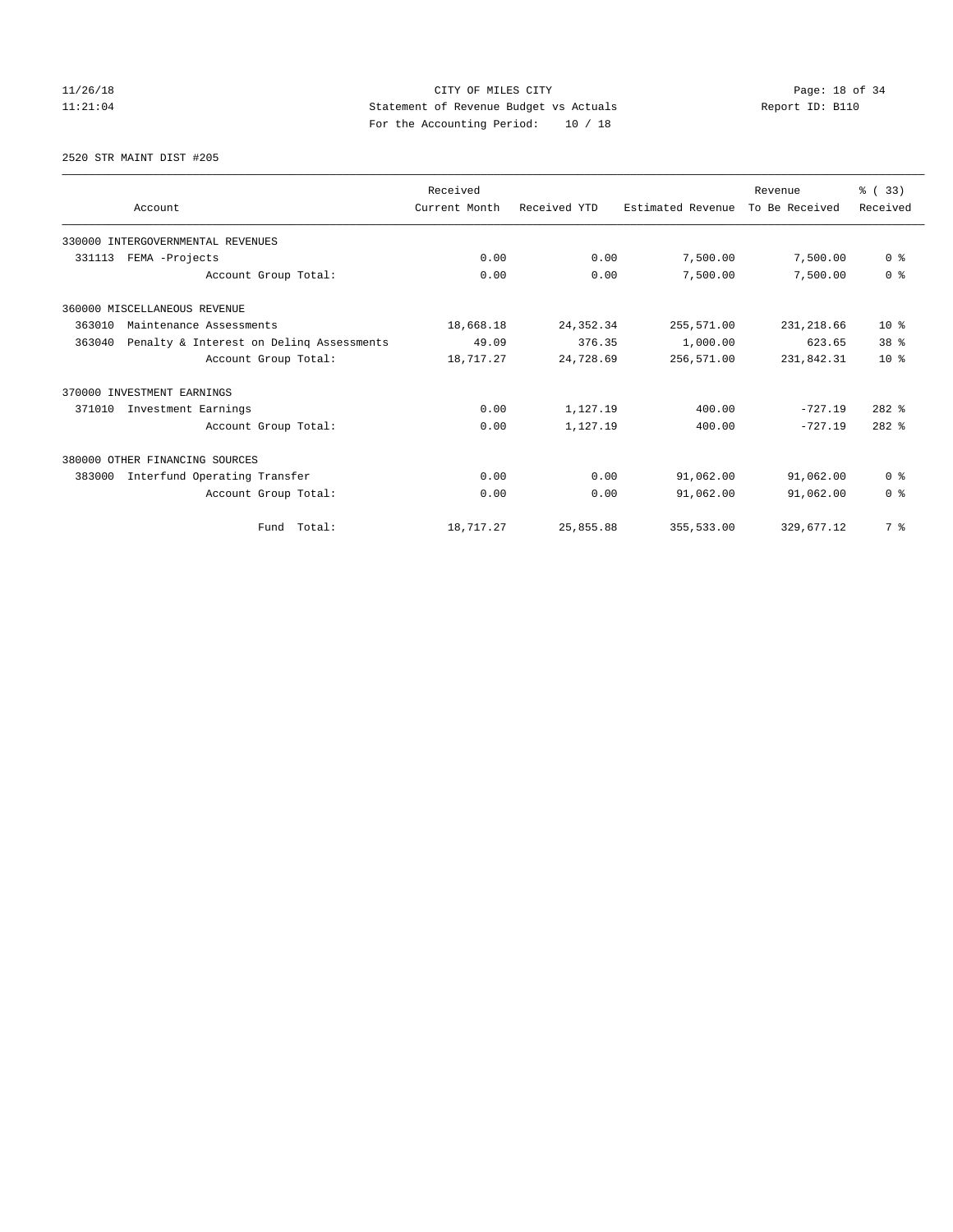# 11/26/18 Page: 19 of 34 11:21:04 Statement of Revenue Budget vs Actuals Report ID: B110 For the Accounting Period: 10 / 18

2540 STR MAINT DIST#207-(MILESTOWN ESTATES)

|        |                                          | Received      |              |                   | Revenue        | % (33)          |
|--------|------------------------------------------|---------------|--------------|-------------------|----------------|-----------------|
|        | Account                                  | Current Month | Received YTD | Estimated Revenue | To Be Received | Received        |
|        | 360000 MISCELLANEOUS REVENUE             |               |              |                   |                |                 |
| 363010 | Maintenance Assessments                  | 277.41        | 402.21       | 4,859.00          | 4,456.79       | 8 %             |
| 363040 | Penalty & Interest on Deling Assessments | 0.00          | 6.10         | 0.00              | $-6.10$        | $***$ $\approx$ |
|        | Account Group Total:                     | 277.41        | 408.31       | 4,859.00          | 4,450.69       | 8 %             |
|        | 370000 INVESTMENT EARNINGS               |               |              |                   |                |                 |
| 371010 | Investment Earnings                      | 0.00          | 22.17        | 20.00             | $-2.17$        | $111$ %         |
|        | Account Group Total:                     | 0.00          | 22.17        | 20.00             | $-2.17$        | $111$ $%$       |
|        | Total:<br>Fund                           | 277.41        | 430.48       | 4,879.00          | 4,448.52       | 9 %             |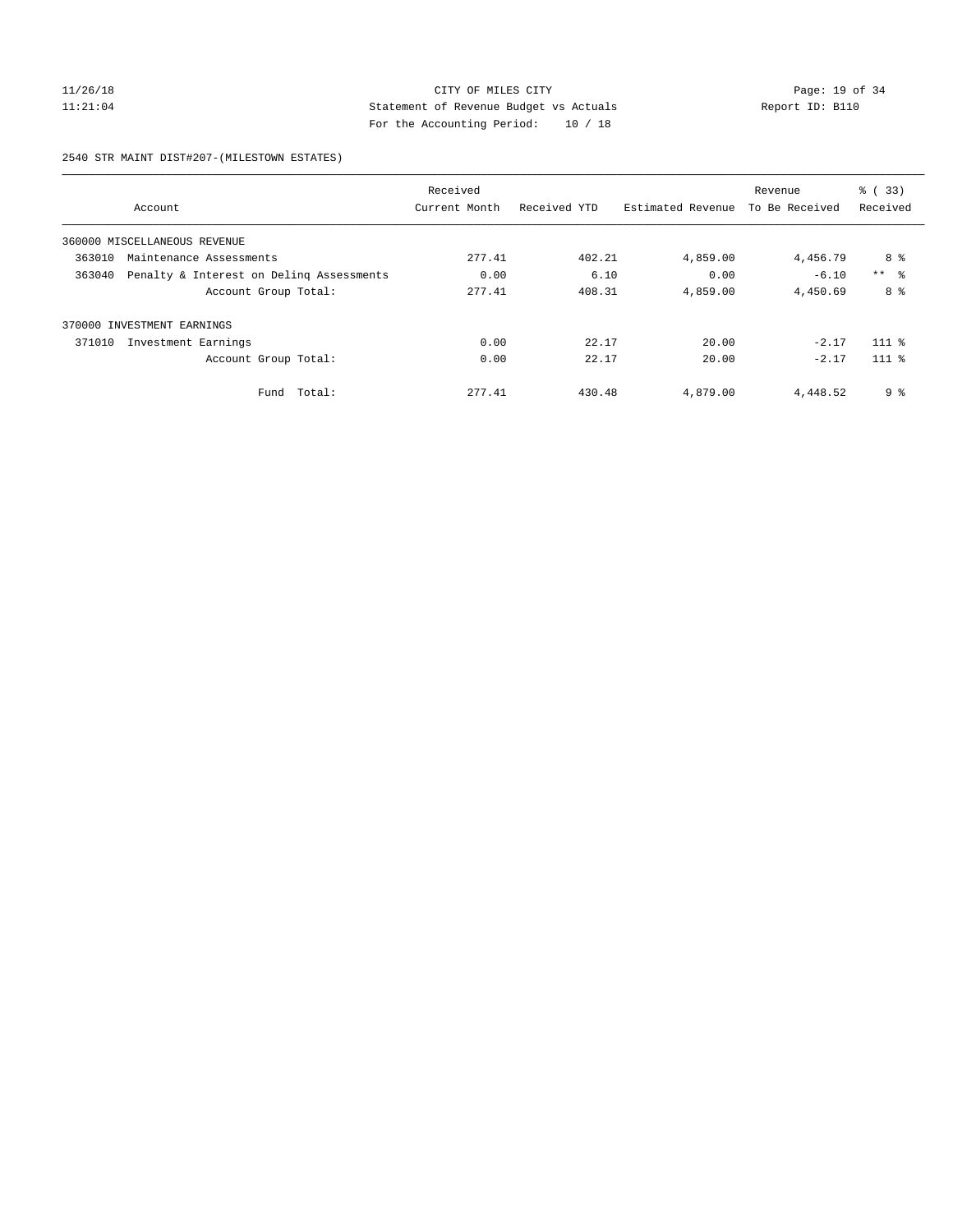#### 2701 Fire Grants

|        |                              | Received      |              |                   | Revenue        | $\frac{6}{6}$ (33) |
|--------|------------------------------|---------------|--------------|-------------------|----------------|--------------------|
|        | Account                      | Current Month | Received YTD | Estimated Revenue | To Be Received | Received           |
| 330000 | INTERGOVERNMENTAL REVENUES   |               |              |                   |                |                    |
| 331113 | FEMA -Projects               | 0.00          | 0.00         | 358,273.00        | 358,273.00     | 0 <sup>8</sup>     |
|        | Account Group Total:         | 0.00          | 0.00         | 358,273.00        | 358,273.00     | 0 <sup>8</sup>     |
|        | 360000 MISCELLANEOUS REVENUE |               |              |                   |                |                    |
| 365040 | DONATIONS-FIRE/AMB           | 0.00          | 0.00         | 300.00            | 300.00         | 0 <sup>8</sup>     |
| 367000 | Sale of Junk or Salvage      | 0.00          | 0.00         | 10,000.00         | 10,000.00      | 0 <sup>8</sup>     |
|        | Account Group Total:         | 0.00          | 0.00         | 10,300.00         | 10,300.00      | 0 <sup>8</sup>     |
|        | Total:<br>Fund               | 0.00          | 0.00         | 368,573.00        | 368,573.00     | 0 <sup>8</sup>     |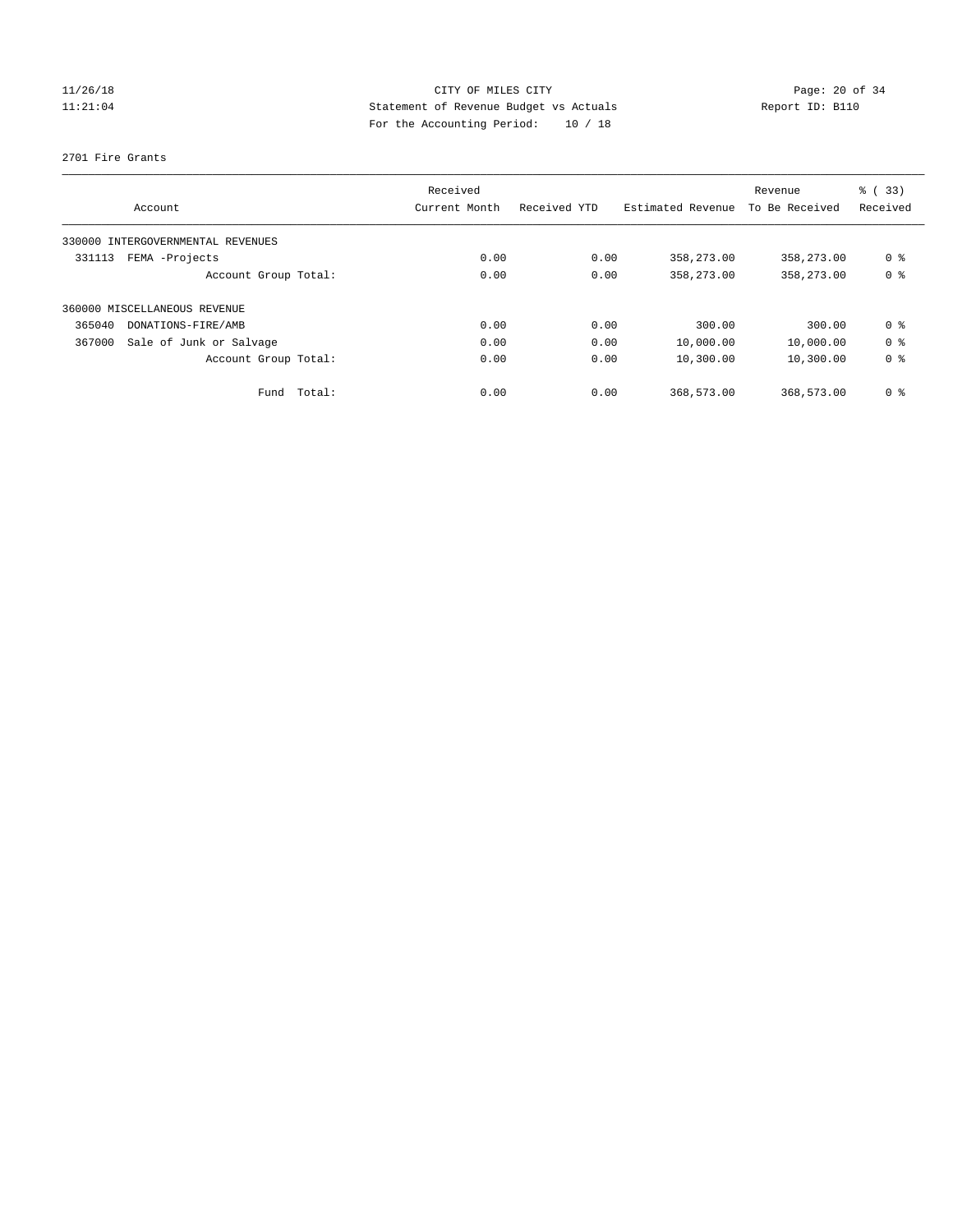# 11/26/18 Page: 21 of 34 11:21:04 Statement of Revenue Budget vs Actuals Report ID: B110 For the Accounting Period: 10 / 18

2820 GAS TAX

| Account                              | Received<br>Current Month | Received YTD | Estimated Revenue | Revenue<br>To Be Received | 8 (33)<br>Received |
|--------------------------------------|---------------------------|--------------|-------------------|---------------------------|--------------------|
| 330000 INTERGOVERNMENTAL REVENUES    |                           |              |                   |                           |                    |
| Gasoline Tax Apportionment<br>335040 | 14,552.93                 | 58,211.72    | 174,635.00        | 116, 423.28               | $33*$              |
| Account Group Total:                 | 14,552.93                 | 58,211.72    | 174,635.00        | 116,423.28                | $33*$              |
| Fund Total:                          | 14,552.93                 | 58,211.72    | 174,635.00        | 116,423.28                | $33*$              |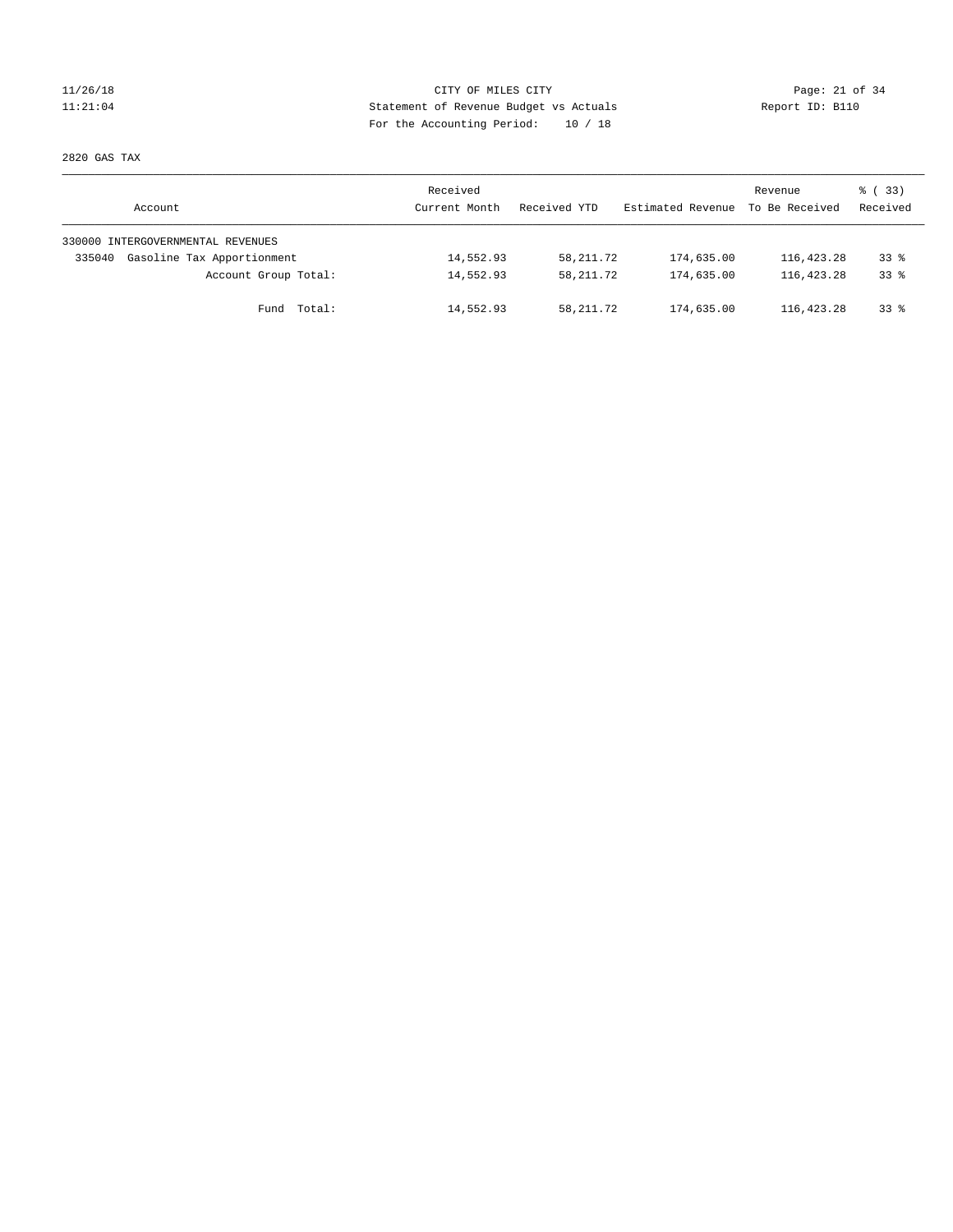2821 HB473- Fuel Tax

| Account                                | Received<br>Current Month | Received YTD | Estimated Revenue | Revenue<br>To Be Received | % (33)<br>Received |
|----------------------------------------|---------------------------|--------------|-------------------|---------------------------|--------------------|
|                                        |                           |              |                   |                           |                    |
| 330000 INTERGOVERNMENTAL REVENUES      |                           |              |                   |                           |                    |
| 335041<br>HB473                        | 0.00                      | 0.00         | 96,938.00         | 96,938.00                 | 0 <sup>8</sup>     |
| Account Group Total:                   | 0.00                      | 0.00         | 96,938.00         | 96,938.00                 | 0 <sup>8</sup>     |
| 380000 OTHER FINANCING SOURCES         |                           |              |                   |                           |                    |
| Interfund Operating Transfer<br>383000 | 0.00                      | 0.00         | 4,847.00          | 4,847.00                  | 0 %                |
| Account Group Total:                   | 0.00                      | 0.00         | 4,847.00          | 4,847.00                  | 0 <sup>8</sup>     |
| Total:<br>Fund                         | 0.00                      | 0.00         | 101,785.00        | 101,785.00                | 0 <sup>8</sup>     |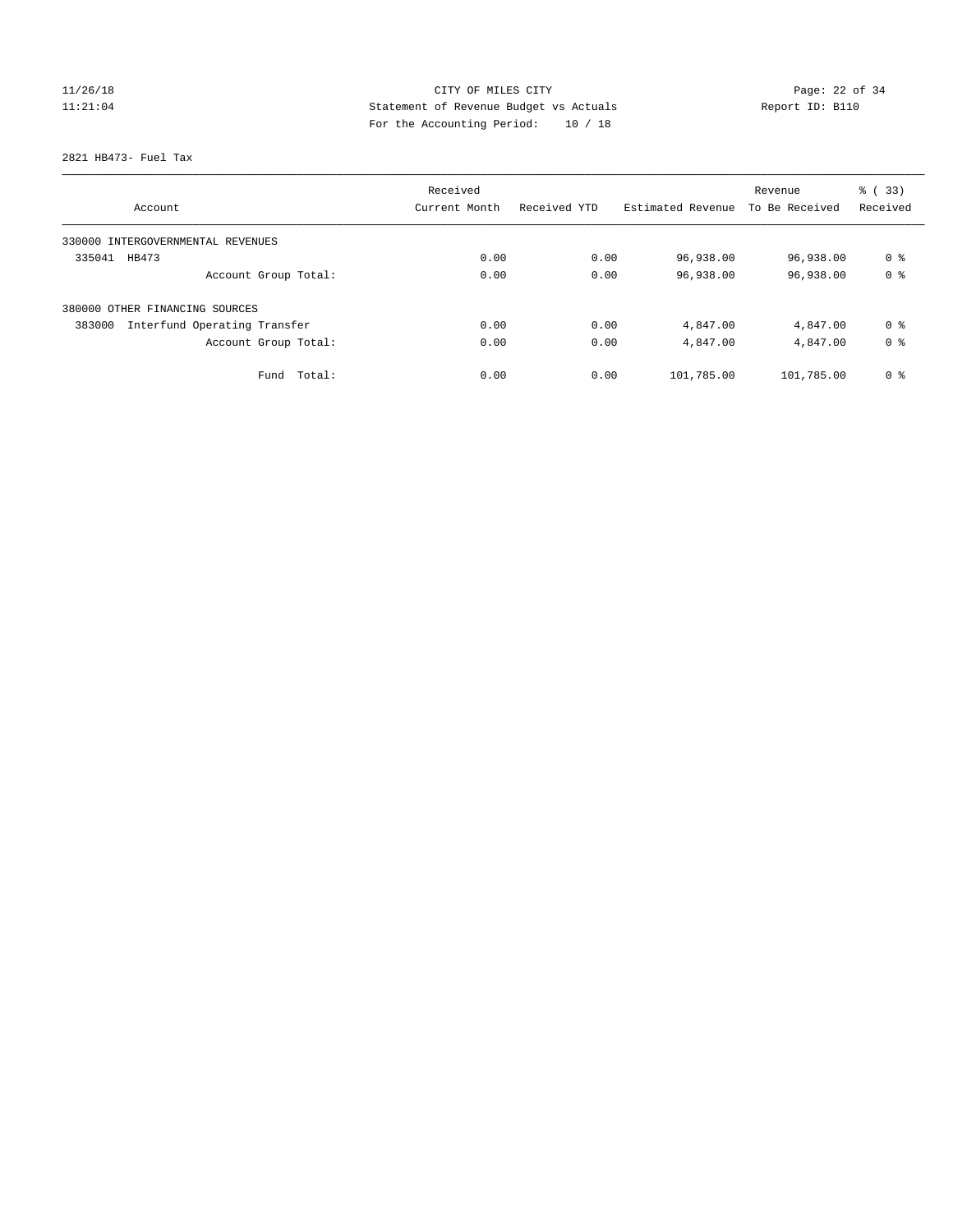# 11/26/18 Page: 23 of 34 11:21:04 Statement of Revenue Budget vs Actuals Report ID: B110 For the Accounting Period: 10 / 18

2850 911 EMERGENCY

|                                   |                      | Received      |              |                   | Revenue        | % (33)    |
|-----------------------------------|----------------------|---------------|--------------|-------------------|----------------|-----------|
| Account                           |                      | Current Month | Received YTD | Estimated Revenue | To Be Received | Received  |
| 330000 INTERGOVERNMENTAL REVENUES |                      |               |              |                   |                |           |
| 335080                            | Basic 911 Funds      | 0.00          | 16,253.19    | 63,000.00         | 46,746.81      | 26%       |
| 335081                            | Enhanced 911 Funds   | 0.00          | 16,253.19    | 63,000.00         | 46,746.81      | 26%       |
| 335082                            | 911 - WIRELESS FUNDS | 0.00          | 38,197.63    | 75,000.00         | 36,802.37      | $51$ %    |
|                                   | Account Group Total: | 0.00          | 70,704.01    | 201,000.00        | 130,295.99     | 35%       |
| 370000 INVESTMENT EARNINGS        |                      |               |              |                   |                |           |
| 371010                            | Investment Earnings  | 0.00          | 1,948.75     | 200.00            | $-1,748.75$    | $974$ $%$ |
|                                   | Account Group Total: | 0.00          | 1,948.75     | 200.00            | $-1.748.75$    | $974$ $%$ |
|                                   | Total:<br>Fund       | 0.00          | 72,652.76    | 201,200.00        | 128,547.24     | $36*$     |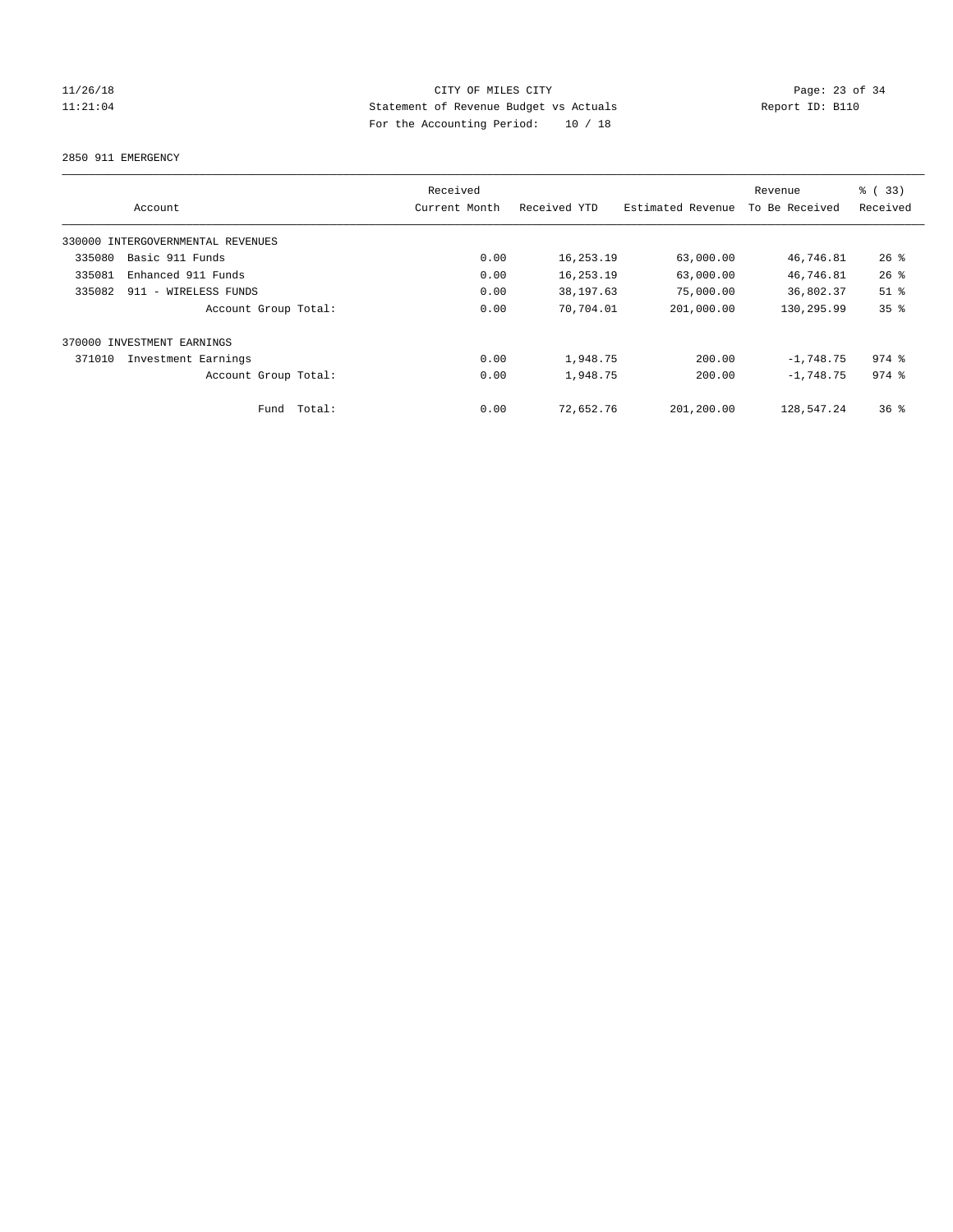# 11/26/18 Page: 24 of 34 11:21:04 Statement of Revenue Budget vs Actuals Report ID: B110 For the Accounting Period: 10 / 18

2880 LIBRARY GRANTS

|        | Account                           | Received<br>Current Month | Received YTD | Estimated Revenue | Revenue<br>To Be Received | % (33)<br>Received |
|--------|-----------------------------------|---------------------------|--------------|-------------------|---------------------------|--------------------|
|        | 330000 INTERGOVERNMENTAL REVENUES |                           |              |                   |                           |                    |
| 334101 | HB#193-Interlibrary Loan Reimb    | 0.00                      | 0.00         | 5.000.00          | 5.000.00                  | 0 %                |
| 334104 | Sagebrush Fed Headquarters        | 4,610.08                  | 4,610.08     | 0.00              | $-4,610.08$               | $***$ $\approx$    |
| 334105 | Sagebrush Fed/Coal Sev Tax        | 0.00                      | 0.00         | 4,610.00          | 4,610.00                  | 0 <sup>8</sup>     |
|        | Account Group Total:              | 4,610.08                  | 4,610.08     | 9.610.00          | 4,999.92                  | 48 %               |
|        | Total:<br>Fund                    | 4,610.08                  | 4,610.08     | 9,610.00          | 4,999.92                  | 48 %               |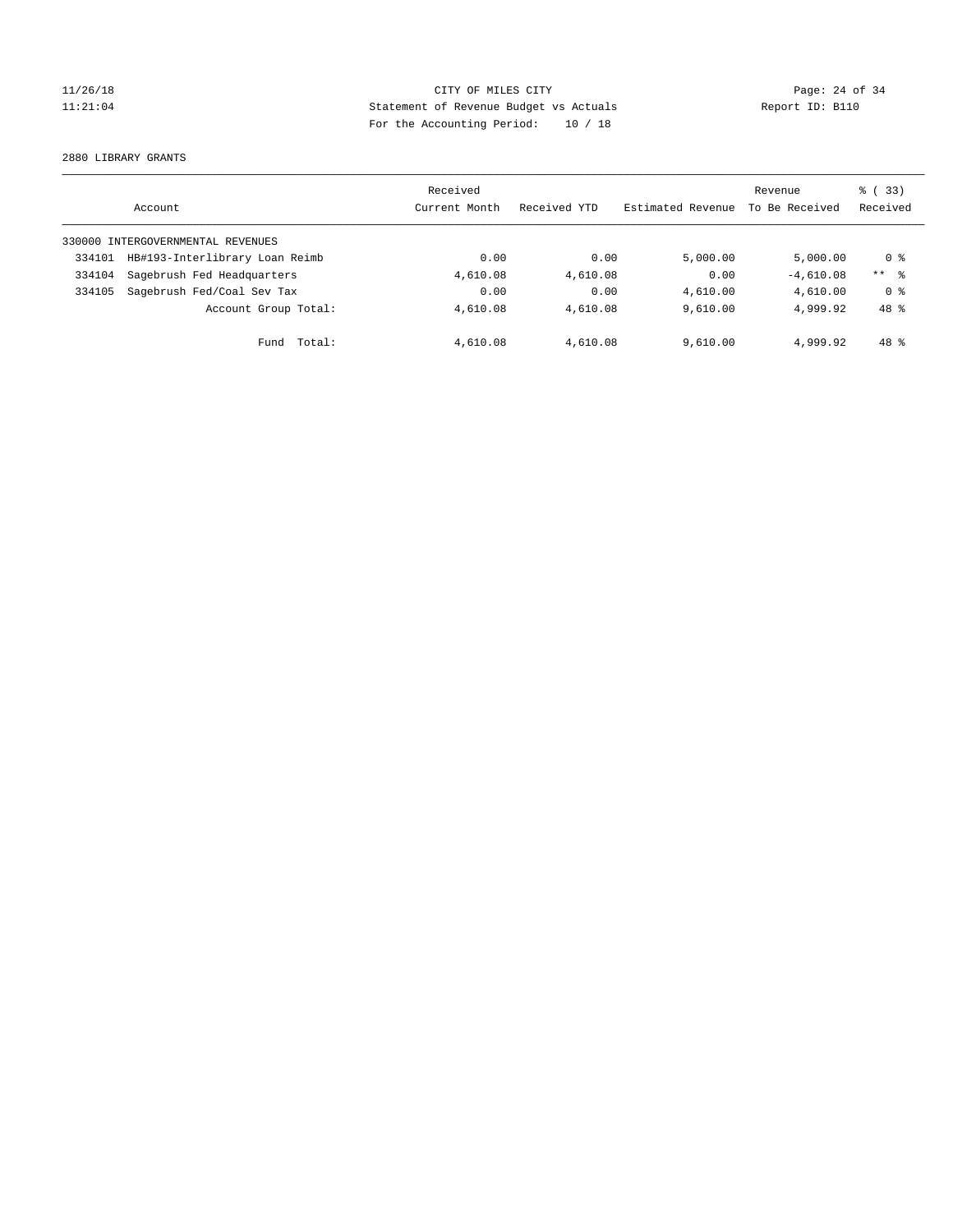# $CITY$  OF MILES  $CITY$  and the contract of  $P_1$   $P_2$  and  $P_3$   $P_4$   $P_5$   $P_6$   $P_7$   $P_8$   $P_8$   $P_9$   $P_9$   $P_9$   $P_9$   $P_9$   $P_9$   $P_9$   $P_9$   $P_9$   $P_9$   $P_9$   $P_9$   $P_9$   $P_9$   $P_9$   $P_9$   $P_9$   $P_9$   $P_9$   $P_9$   $P_9$ 11:21:04 Statement of Revenue Budget vs Actuals Report ID: B110 For the Accounting Period: 10 / 18

2935 Historic Preservation

|                                        | Received      |              |                   | Revenue        | % (33)         |
|----------------------------------------|---------------|--------------|-------------------|----------------|----------------|
| Account                                | Current Month | Received YTD | Estimated Revenue | To Be Received | Received       |
| 330000 INTERGOVERNMENTAL REVENUES      |               |              |                   |                |                |
| 334000<br>State Grants                 | 0.00          | 0.00         | 5,500.00          | 5,500.00       | 0 <sup>8</sup> |
| Account Group Total:                   | 0.00          | 0.00         | 5,500.00          | 5,500.00       | 0 <sup>8</sup> |
| 340000 Charges for Services            |               |              |                   |                |                |
| Preservation Service Fees<br>346080    | 0.00          | 0.00         | 1,200.00          | 1,200.00       | 0 <sup>8</sup> |
| Account Group Total:                   | 0.00          | 0.00         | 1,200.00          | 1,200.00       | 0 <sup>8</sup> |
| 360000 MISCELLANEOUS REVENUE           |               |              |                   |                |                |
| Contributions and Donations<br>365000  | 0.00          | 0.00         | 1,000.00          | 1,000.00       | 0 <sup>8</sup> |
| Account Group Total:                   | 0.00          | 0.00         | 1,000.00          | 1,000.00       | 0 <sup>8</sup> |
| 380000 OTHER FINANCING SOURCES         |               |              |                   |                |                |
| Interfund Operating Transfer<br>383000 | 0.00          | 0.00         | 2,200.00          | 2,200.00       | 0 <sup>8</sup> |
| Account Group Total:                   | 0.00          | 0.00         | 2,200.00          | 2,200.00       | 0 <sup>8</sup> |
| Total:<br>Fund                         | 0.00          | 0.00         | 9,900.00          | 9,900.00       | 0 <sup>8</sup> |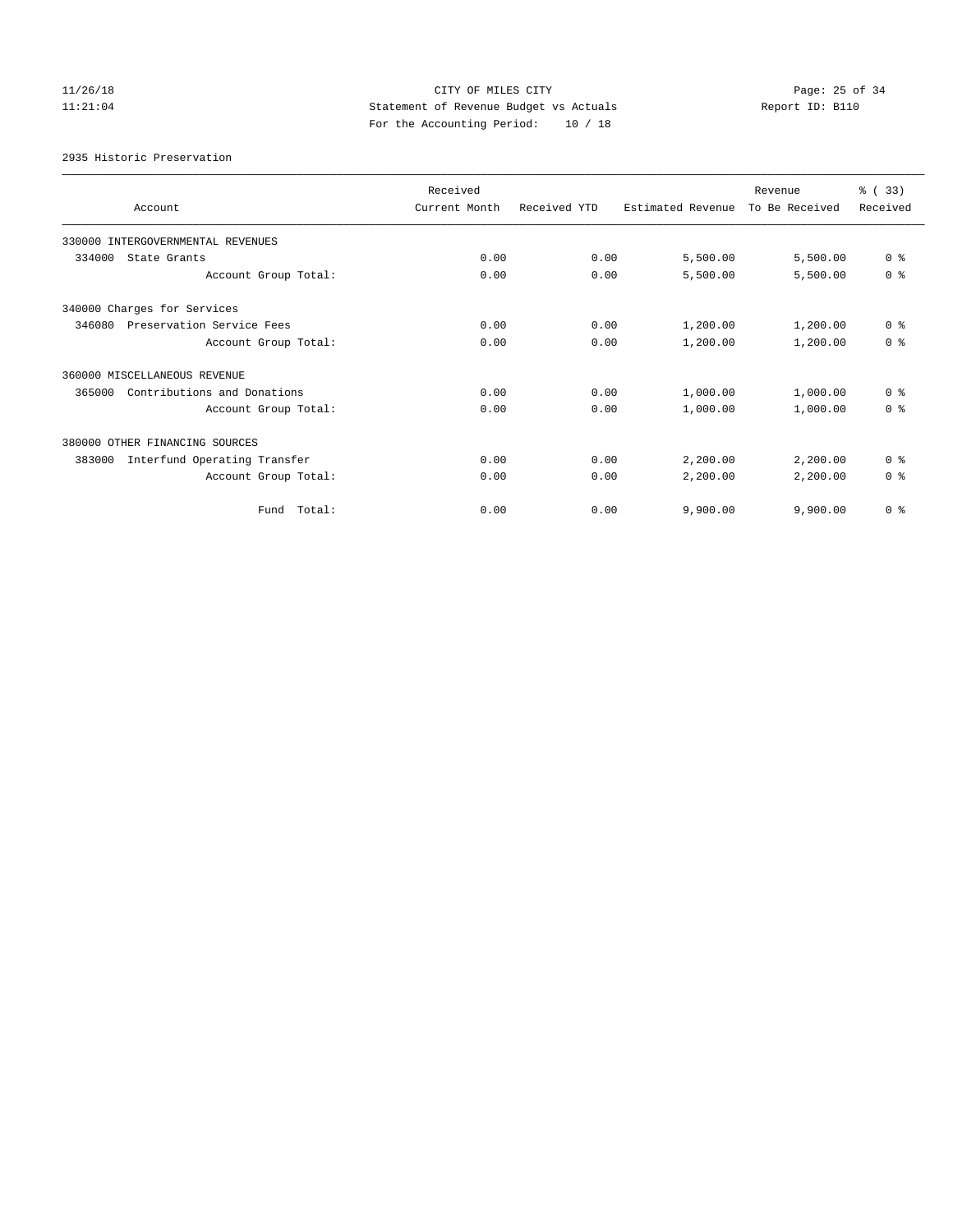# 11/26/18 Page: 26 of 34 11:21:04 Statement of Revenue Budget vs Actuals Report ID: B110 For the Accounting Period: 10 / 18

2985 RETIRED SENIOR VOLUNTEER PROG (RSVP)

| Account                             |        | Received<br>Current Month | Received YTD | Estimated Revenue | Revenue<br>To Be Received | % (33)<br>Received |
|-------------------------------------|--------|---------------------------|--------------|-------------------|---------------------------|--------------------|
| 330000 INTERGOVERNMENTAL REVENUES   |        |                           |              |                   |                           |                    |
| 331165<br>RSVP FEDERAL GRANTS       |        | 5,379.40                  | 18,787.46    | 78,912.00         | 60,124.54                 | $24$ $\frac{6}{3}$ |
| Account Group Total:                |        | 5,379.40                  | 18,787.46    | 78,912.00         | 60,124.54                 | $24$ $%$           |
| 360000 MISCELLANEOUS REVENUE        |        |                           |              |                   |                           |                    |
| 362020<br>MISC REVENUE              |        | 56.00                     | 4,890.93     | 16,900.00         | 12,009.07                 | $29*$              |
| 362023<br>RSVP- Excess/Fund RAISING |        | 0.00                      | 0.00         | 700.00            | 700.00                    | 0 <sup>8</sup>     |
| Account Group Total:                |        | 56.00                     | 4,890.93     | 17,600.00         | 12,709.07                 | $28$ %             |
| 370000 INVESTMENT EARNINGS          |        |                           |              |                   |                           |                    |
| 371010<br>Investment Earnings       |        | 0.00                      | 52.78        | 0.00              | $-52.78$                  | $***$ $ -$         |
| Account Group Total:                |        | 0.00                      | 52.78        | 0.00              | $-52.78$                  | $***$ $ -$         |
| Fund                                | Total: | 5,435.40                  | 23,731.17    | 96,512.00         | 72,780.83                 | $25$ $%$           |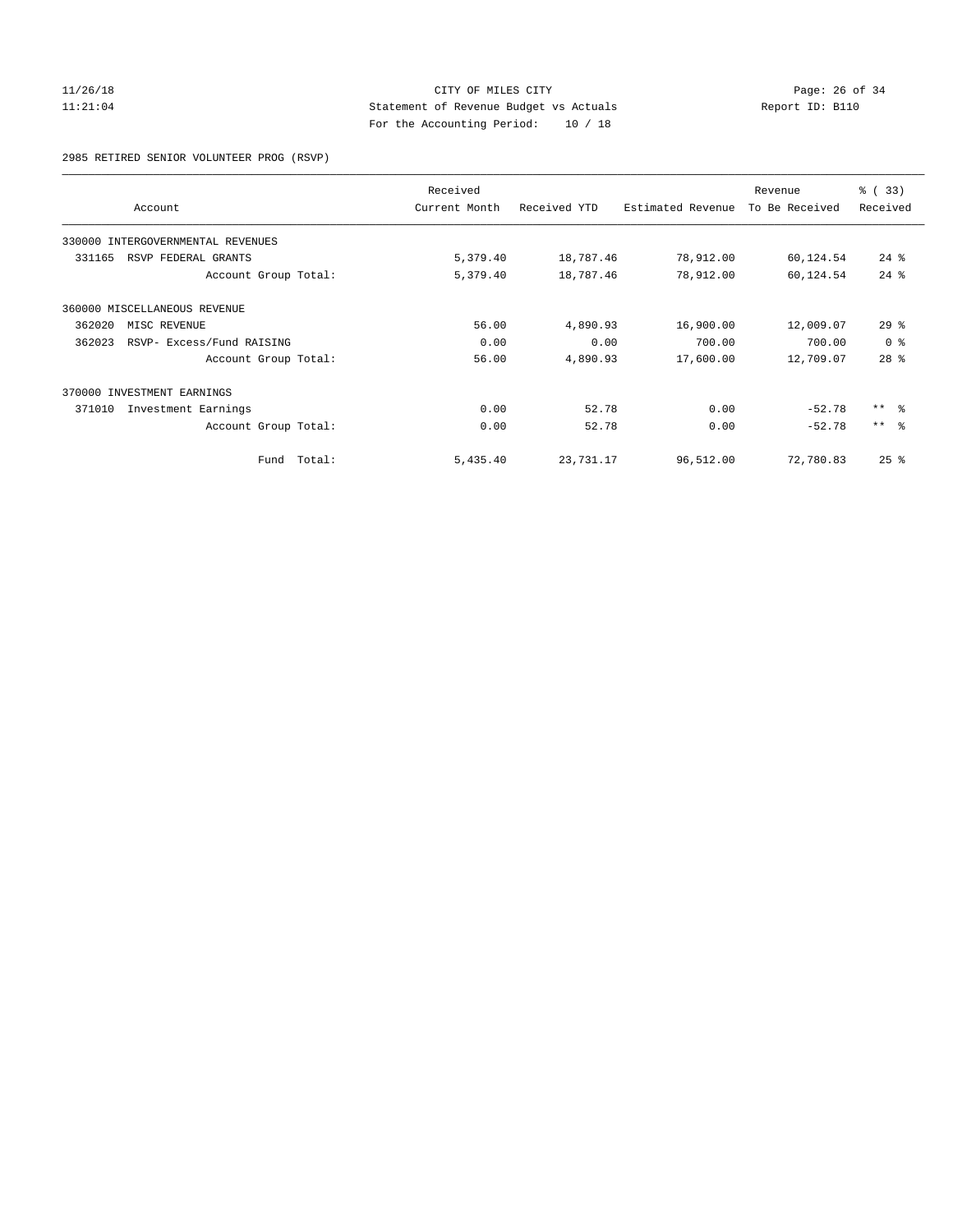# 11/26/18 Page: 27 of 34 11:21:04 Statement of Revenue Budget vs Actuals Report ID: B110 For the Accounting Period: 10 / 18

3670 SID 211

| Account                                           | Received<br>Current Month | Received YTD | Estimated Revenue | Revenue<br>To Be Received | 8 (33)<br>Received |
|---------------------------------------------------|---------------------------|--------------|-------------------|---------------------------|--------------------|
| 360000 MISCELLANEOUS REVENUE                      |                           |              |                   |                           |                    |
| Bond Principal and Interest Assessments<br>363020 | 373.26                    | 373.26       | 5,319.00          | 4,945.74                  | 7 %                |
| Account Group Total:                              | 373.26                    | 373.26       | 5,319.00          | 4,945.74                  | 7 %                |
| Fund Total:                                       | 373.26                    | 373.26       | 5,319.00          | 4,945.74                  | 7 %                |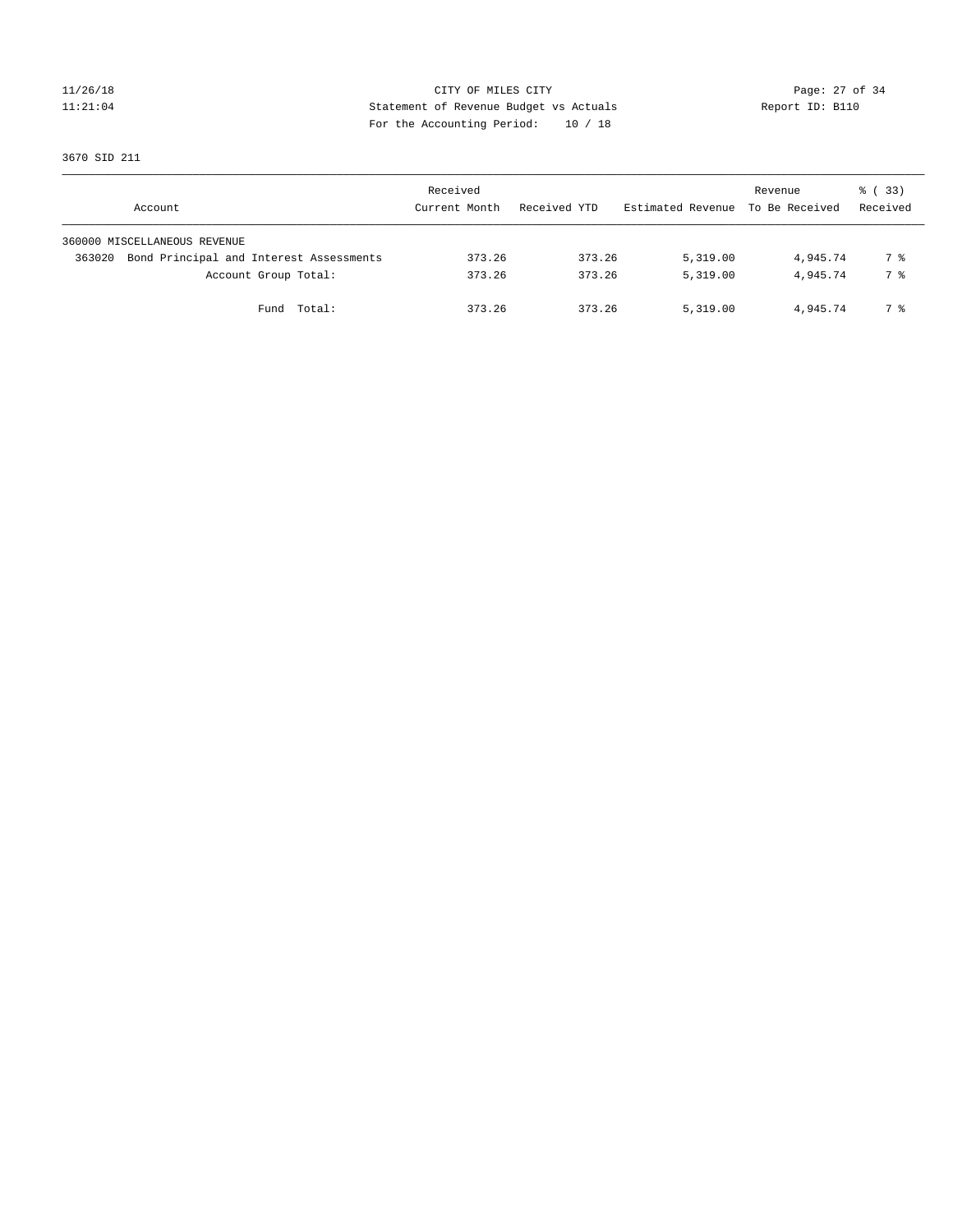# 11/26/18 Page: 28 of 34 11:21:04 Statement of Revenue Budget vs Actuals Report ID: B110 For the Accounting Period: 10 / 18

4000 General Fund Capitol Improvement Fund

| Account                       | Received<br>Current Month | Received YTD | Estimated Revenue | Revenue<br>To Be Received | % (33)<br>Received |
|-------------------------------|---------------------------|--------------|-------------------|---------------------------|--------------------|
| 370000 INVESTMENT EARNINGS    |                           |              |                   |                           |                    |
| Investment Earnings<br>371010 | 0.00                      | 510.08       | 800.00            | 289.92                    | 64 %               |
| Account Group Total:          | 0.00                      | 510.08       | 800.00            | 289.92                    | 64 %               |
| Fund Total:                   | 0.00                      | 510.08       | 800.00            | 289.92                    | 64 %               |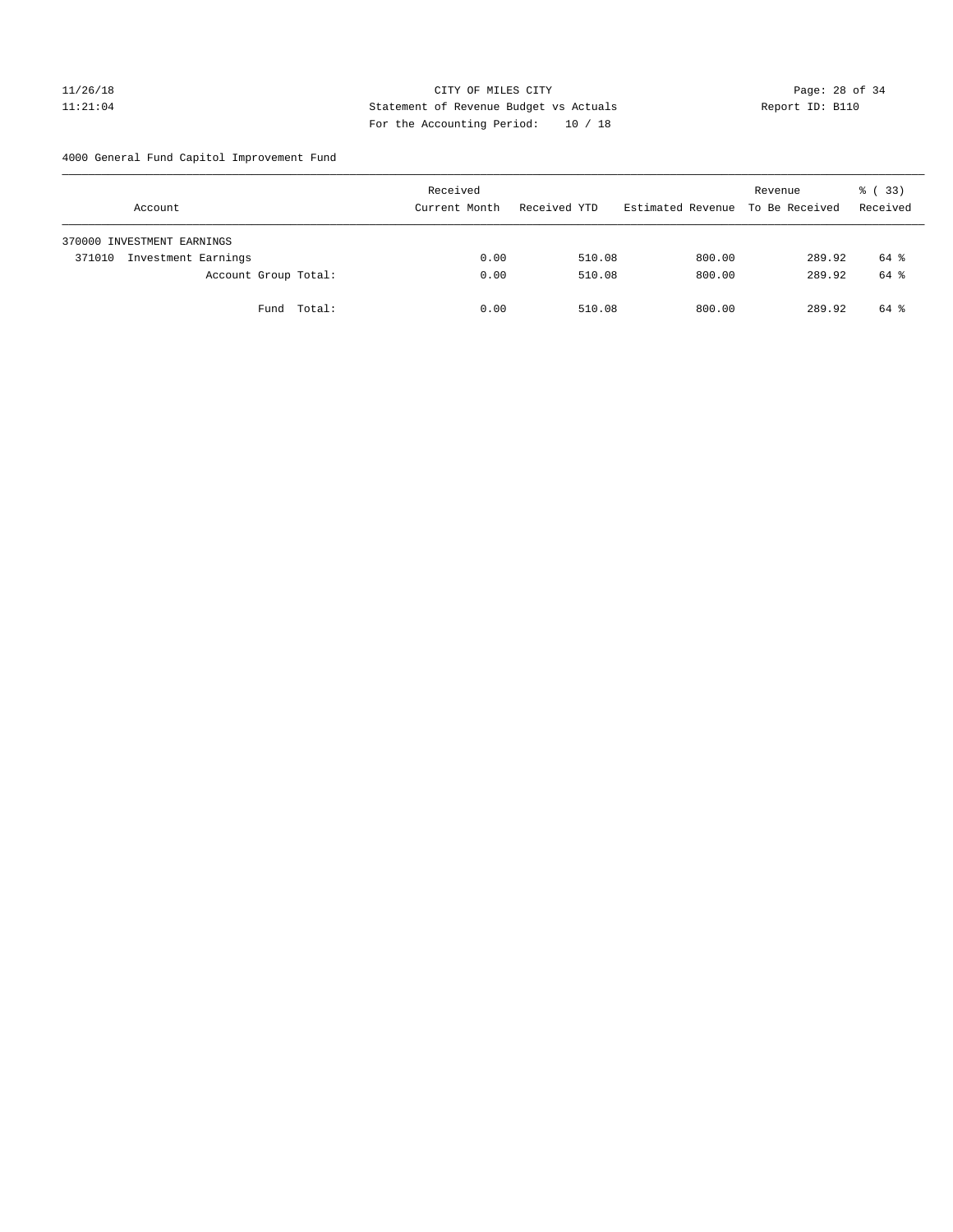# 11/26/18 Page: 29 of 34 11:21:04 Statement of Revenue Budget vs Actuals Report ID: B110 For the Accounting Period: 10 / 18

4060 CAPITAL IMPROV-PUBLIC WORKS

|        |                                    | Received      |              |                   | Revenue        | % (33)         |
|--------|------------------------------------|---------------|--------------|-------------------|----------------|----------------|
|        | Account                            | Current Month | Received YTD | Estimated Revenue | To Be Received | Received       |
|        | 320000 LICENSES AND PERMITS        |               |              |                   |                |                |
| 323040 | Other Miscellaneous Permits        | 650.00        | 2,350.00     | 3,000.00          | 650.00         | 78 %           |
|        | Account Group Total:               | 650.00        | 2,350.00     | 3,000.00          | 650.00         | 78 %           |
|        | 340000 Charges for Services        |               |              |                   |                |                |
| 343014 | Street Cleaning                    | 0.00          | 0.00         | 8,490.00          | 8,490.00       | 0 <sup>8</sup> |
| 343016 | Prkg Vio/Off Str-Impnd Fees        | 0.00          | 0.00         | 500.00            | 500.00         | 0 <sup>8</sup> |
| 343018 | Sale of Street & Roadway Materials | 0.00          | 335.00       | 1,000.00          | 665.00         | 34.8           |
|        | Account Group Total:               | 0.00          | 335.00       | 9,990.00          | 9,655.00       | 3 <sup>8</sup> |
|        | 370000 INVESTMENT EARNINGS         |               |              |                   |                |                |
| 371010 | Investment Earnings                | 0.00          | 2,239.55     | 2,500.00          | 260.45         | $90*$          |
|        | Account Group Total:               | 0.00          | 2,239.55     | 2,500.00          | 260.45         | $90*$          |
|        | 380000 OTHER FINANCING SOURCES     |               |              |                   |                |                |
| 383000 | Interfund Operating Transfer       | 0.00          | 0.00         | 275,000.00        | 275,000.00     | 0 <sup>8</sup> |
|        | Account Group Total:               | 0.00          | 0.00         | 275,000.00        | 275,000.00     | 0 <sup>8</sup> |
|        | Total:<br>Fund                     | 650.00        | 4,924.55     | 290,490.00        | 285, 565.45    | 2 <sup>8</sup> |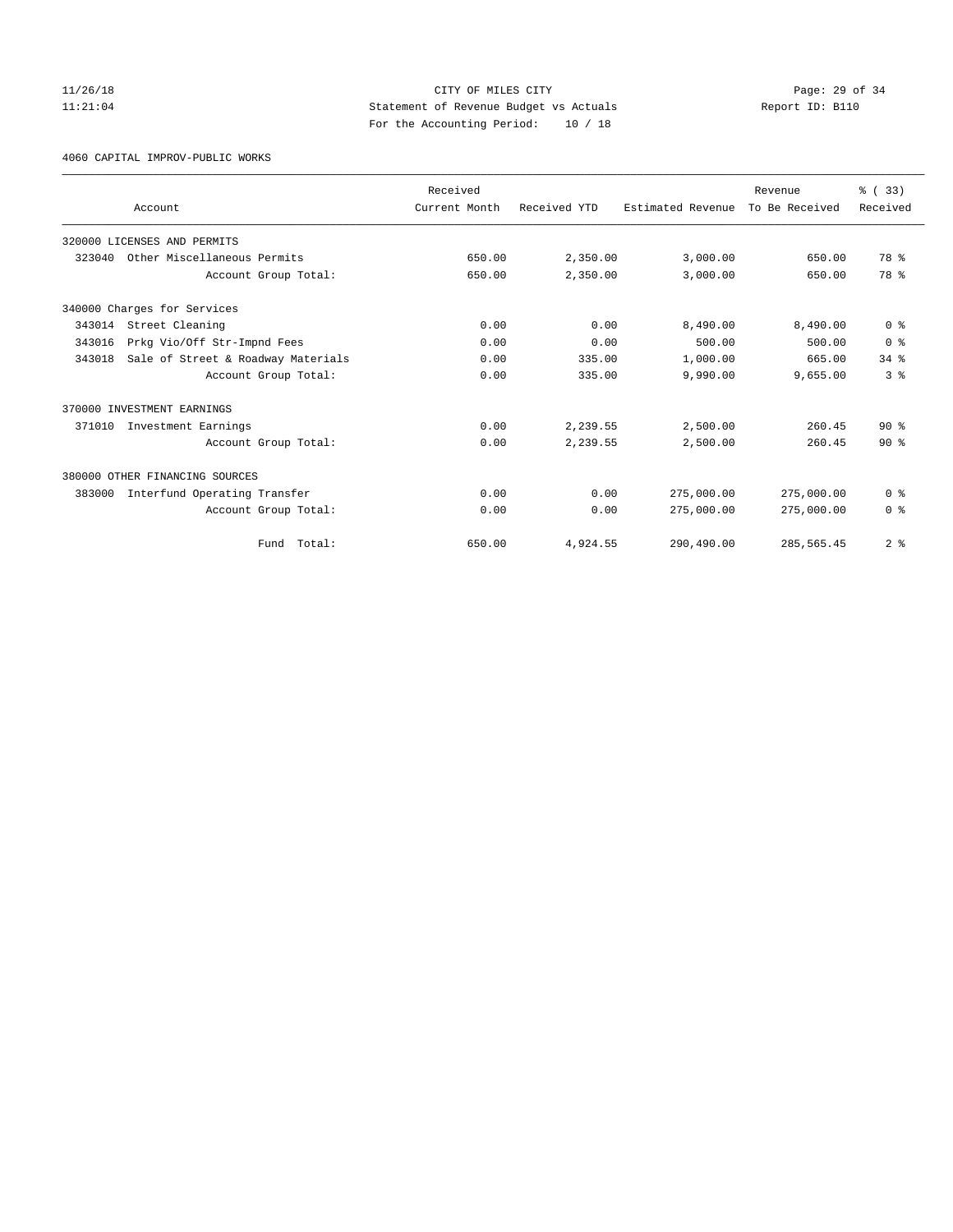# $CITY$  OF MILES  $CITY$  and the contract of  $P_1$   $P_2$  and  $P_3$   $P_4$   $P_5$   $P_6$   $P_7$   $P_8$   $P_8$   $P_9$   $P_9$   $P_9$   $P_9$   $P_9$   $P_9$   $P_9$   $P_9$   $P_9$   $P_9$   $P_9$   $P_9$   $P_9$   $P_9$   $P_9$   $P_9$   $P_9$   $P_9$   $P_9$   $P_9$   $P_9$ 11:21:04 Statement of Revenue Budget vs Actuals Report ID: B110 For the Accounting Period: 10 / 18

# 5210 WATER UTILITY

|        |                                      | Received      |              |                   | Revenue        | 8 (33)          |
|--------|--------------------------------------|---------------|--------------|-------------------|----------------|-----------------|
|        | Account                              | Current Month | Received YTD | Estimated Revenue | To Be Received | Received        |
|        | 340000 Charges for Services          |               |              |                   |                |                 |
| 343021 | Metered Water Sales                  | 179,949.82    | 792,616.06   | 1,950,000.00      | 1, 157, 383.94 | $41$ %          |
| 343022 | Unmetered Water Sales/Chrgoffs       | 70.74         | 238.97       | 1,000.00          | 761.03         | $24$ %          |
| 343023 | Bulk Water Sales                     | 6,015.28      | 7,165.49     | 5,000.00          | $-2, 165.49$   | $143$ $%$       |
| 343025 | Hookup Fee                           | 0.00          | 740.00       | 1,000.00          | 260.00         | 74 %            |
| 343026 | Water Install/Tap Chrgs/Labor        | 1,323.08      | 1,712.99     | 7,000.00          | 5,287.01       | $24$ %          |
| 343027 | Chg for Wtr Dept. Serv               | 702.50        | 3,702.21     | 0.00              | $-3,702.21$    | $***$ $%$       |
| 343029 | Curb Stop Replacement Fee            | 3,636.00      | 15, 213.82   | 43,000.00         | 27,786.18      | 35 <sup>8</sup> |
| 343039 | Custer Co w/s District (Water Study) | 0.00          | $-7,500.00$  | 0.00              | 7,500.00       | $***$ $=$       |
|        | Account Group Total:                 | 191,697.42    | 813,889.54   | 2,007,000.00      | 1,193,110.46   | 41 %            |
|        | 370000 INVESTMENT EARNINGS           |               |              |                   |                |                 |
| 371010 | Investment Earnings                  | 0.00          | 35,438.20    | 30,000.00         | $-5,438.20$    | 118 %           |
|        | Account Group Total:                 | 0.00          | 35,438.20    | 30,000.00         | $-5,438.20$    | $118*$          |
|        | Fund Total:                          | 191,697.42    | 849, 327. 74 | 2,037,000.00      | 1,187,672.26   | $42$ $%$        |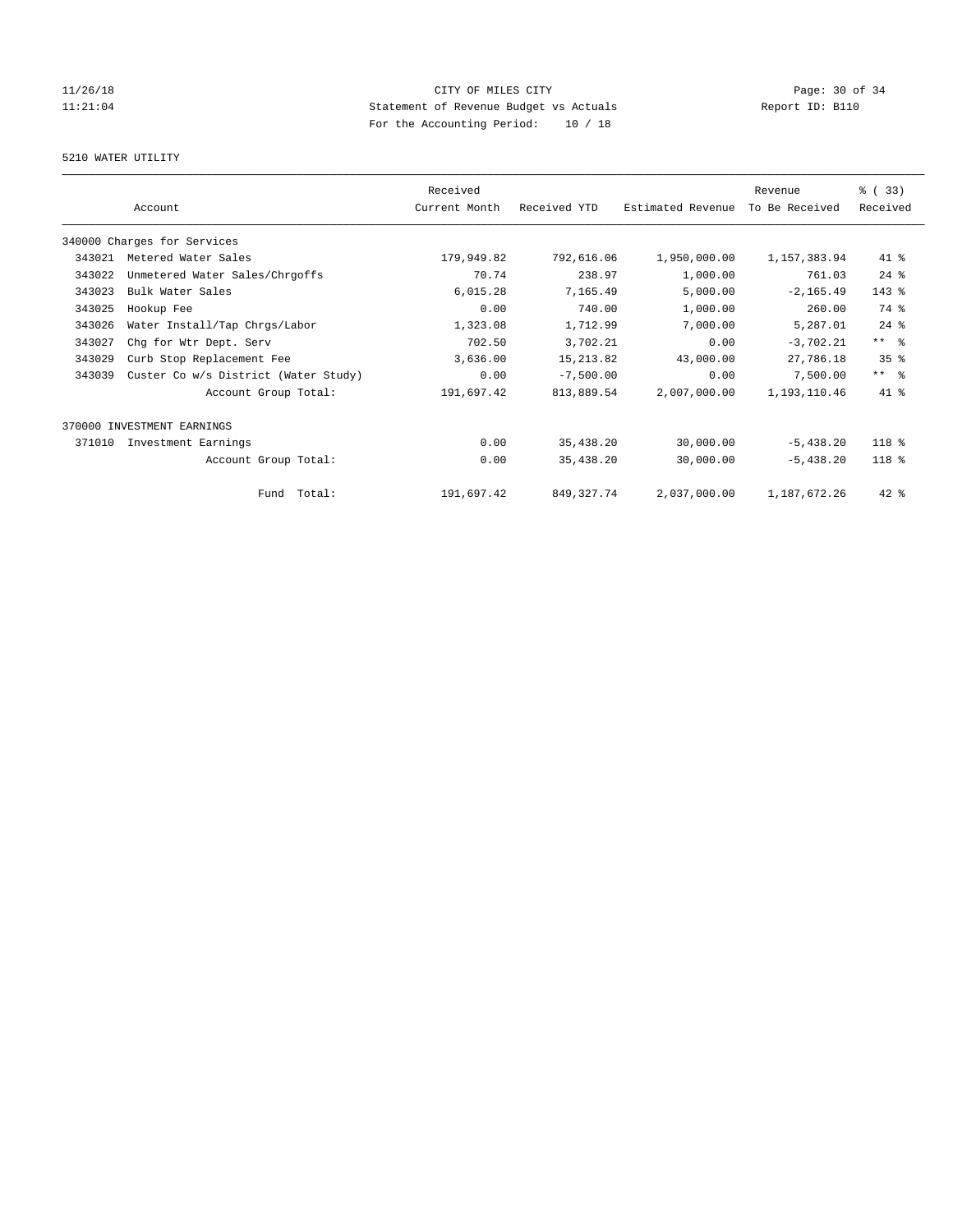# 5310 SEWER UTILITY

|        |                                      | Received      |              |                   | Revenue        | % (33)          |
|--------|--------------------------------------|---------------|--------------|-------------------|----------------|-----------------|
|        | Account                              | Current Month | Received YTD | Estimated Revenue | To Be Received | Received        |
|        | 340000 Charges for Services          |               |              |                   |                |                 |
| 341075 | Serv/Cnty-Interlocal Agmt            | 382.50        | 757.50       | 0.00              | $-757.50$      | ** %            |
| 343031 | Sewer Service Charges                | 170,717.00    | 677,019.53   | 2,000,000.00      | 1,322,980.47   | $34*$           |
| 343032 | Sewer Installation Charges/Chrgoffs  | 70.73         | 276.10       | 500.00            | 223.90         | 55%             |
| 343033 | Hookup Fee                           | 0.00          | 0.00         | 2,000.00          | 2,000.00       | 0 <sup>8</sup>  |
| 343034 | Treatment Facilities Fees            | 165.00        | 795.00       | 1,500.00          | 705.00         | 53 <sup>8</sup> |
| 343036 | Miscellaneous Sewer Revenue (Labor)  | 1,685.42      | 2,933.42     | 2,500.00          | $-433.42$      | $117*$          |
| 343037 | Baker Road Etc.                      | 1,142.99      | 4.432.22     | 12,000.00         | 7.567.78       | 37 <sup>8</sup> |
| 343039 | Custer Co w/s District (Water Study) | 0.00          | $-7,500.00$  | 0.00              | 7,500.00       | $***$ $%$       |
|        | Account Group Total:                 | 174, 163.64   | 678, 713. 77 | 2,018,500.00      | 1,339,786.23   | $34$ $%$        |
|        | 360000 MISCELLANEOUS REVENUE         |               |              |                   |                |                 |
|        | 361010 Land Rental                   | 0.00          | 75.90        | 4,000.00          | 3,924.10       | 2 <sup>8</sup>  |
|        | Account Group Total:                 | 0.00          | 75.90        | 4,000.00          | 3,924.10       | 2 <sup>8</sup>  |
|        | 370000 INVESTMENT EARNINGS           |               |              |                   |                |                 |
|        | 371010 Investment Earnings           | 0.00          | 14, 418.14   | 10,000.00         | $-4.418.14$    | $144$ $%$       |
|        | Account Group Total:                 | 0.00          | 14, 418.14   | 10,000.00         | $-4, 418.14$   | 144 %           |
|        | 380000 OTHER FINANCING SOURCES       |               |              |                   |                |                 |
| 381070 | Proceeds/Loans/Intercap 016-2015     | 0.00          | 0.00         | 656,755.00        | 656,755.00     | 0 <sup>8</sup>  |
|        | Account Group Total:                 | 0.00          | 0.00         | 656,755.00        | 656,755.00     | 0 <sup>8</sup>  |
|        | Fund Total:                          | 174,163.64    | 693,207.81   | 2,689,255.00      | 1,996,047.19   | 26%             |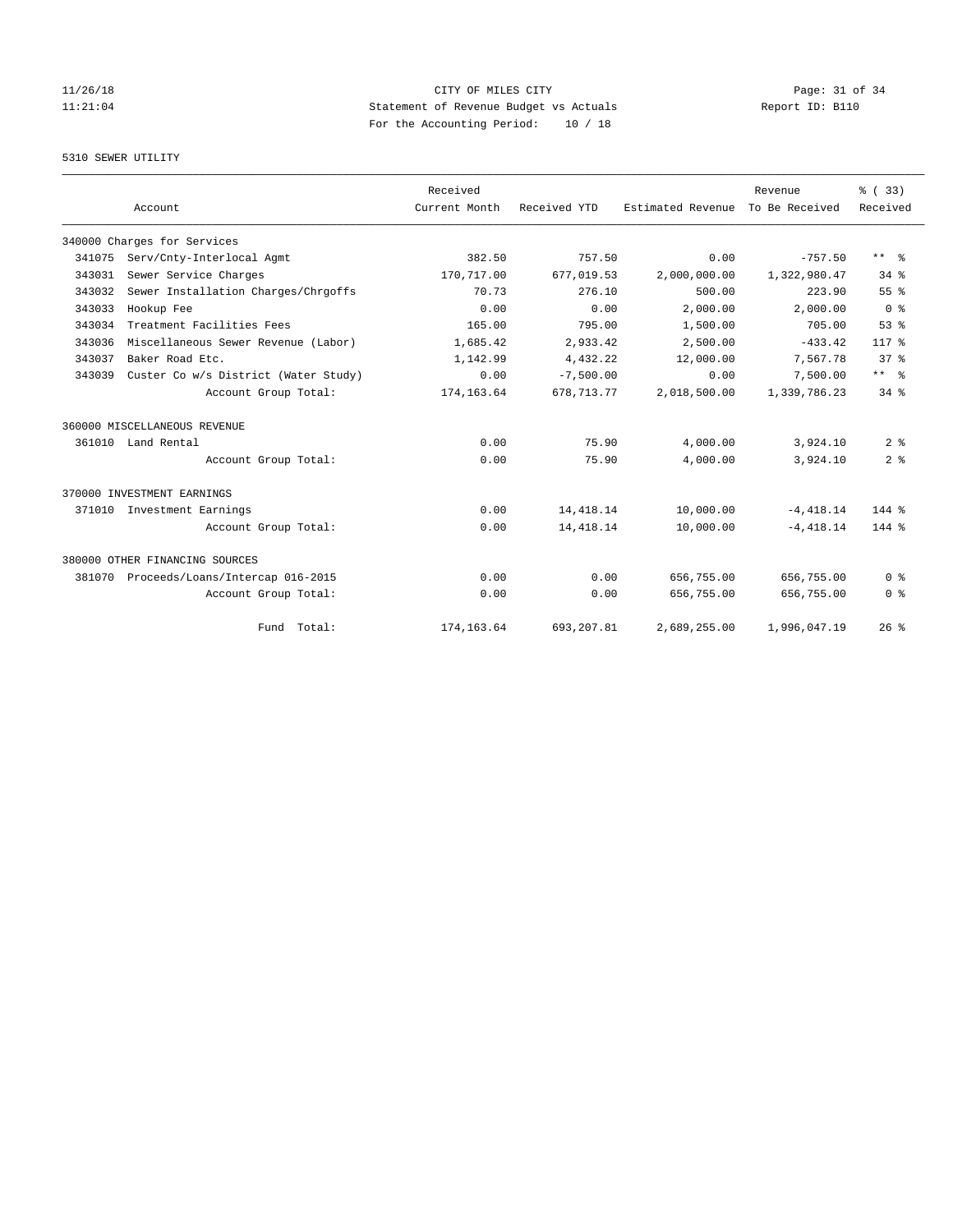# 11/26/18 Page: 32 of 34 11:21:04 Statement of Revenue Budget vs Actuals Report ID: B110 For the Accounting Period: 10 / 18

5510 AMBULANCE FUND

|              | Account                                | Received<br>Current Month | Received YTD | Estimated Revenue | Revenue<br>To Be Received | % (33)<br>Received |
|--------------|----------------------------------------|---------------------------|--------------|-------------------|---------------------------|--------------------|
| 310000 TAXES |                                        |                           |              |                   |                           |                    |
| 311010       | Real Property Taxes                    | 438.08                    | 533.86       | 9,140.00          | 8,606.14                  | 6 %                |
| 311020       | Personal Property Taxes                | 0.22                      | 8.57         | 223.00            | 214.43                    | 4%                 |
| 312000       | Penalty & Interest on Delinquent Taxes | 0.52                      | 5.61         | 30.00             | 24.39                     | 19 <sup>8</sup>    |
|              | Account Group Total:                   | 438.82                    | 548.04       | 9,393.00          | 8,844.96                  | 6 %                |
|              | 330000 INTERGOVERNMENTAL REVENUES      |                           |              |                   |                           |                    |
| 331040       | Medicaid Supplemental Program-State    | 0.00                      | 0.00         | 15,000.00         | 15,000.00                 | 0 <sup>8</sup>     |
| 331113       | FEMA -Projects                         | 0.00                      | 282,000.00   | 294,000.00        | 12,000.00                 | 96 <sup>8</sup>    |
| 334000       | State Grants                           | $-50.000.00$              | 0.00         | 50,000.00         | 50,000.00                 | 0 <sup>8</sup>     |
|              | Account Group Total:                   | $-50,000.00$              | 282,000.00   | 359,000.00        | 77,000.00                 | 79 %               |
|              | 340000 Charges for Services            |                           |              |                   |                           |                    |
| 341075       | Serv/Cnty-Interlocal Agmt              | 13,650.00                 | 13,649.68    | 45,000.00         | 31,350.32                 | $30*$              |
| 342026       | Ambulance Charges                      | 89,406.54                 | 304,064.80   | 900,000.00        | 595,935.20                | 34.8               |
| 342027       | Ambulance Standby                      | 1,625.00                  | 3,120.00     | 8,000.00          | 4,880.00                  | 39 <sup>8</sup>    |
|              | Account Group Total:                   | 104,681.54                | 320,834.48   | 953,000.00        | 632, 165.52               | 34.8               |
|              | 360000 MISCELLANEOUS REVENUE           |                           |              |                   |                           |                    |
| 362020       | MISC REVENUE                           | 15.21                     | 15.21        | 0.00              | $-15.21$                  | $***$ $%$          |
| 366010       | Misc- From Charge off Accts            | $-583.04$                 | 1,019.99     | 7,000.00          | 5,980.01                  | 15 <sup>8</sup>    |
| 367000       | Sale of Junk or Salvage                | 0.00                      | 0.00         | 2,000.00          | 2,000.00                  | 0 <sup>8</sup>     |
|              | Account Group Total:                   | $-567.83$                 | 1,035.20     | 9,000.00          | 7,964.80                  | $12*$              |
|              | Fund Total:                            | 54, 552. 53               | 604, 417.72  | 1,330,393.00      | 725,975.28                | 45%                |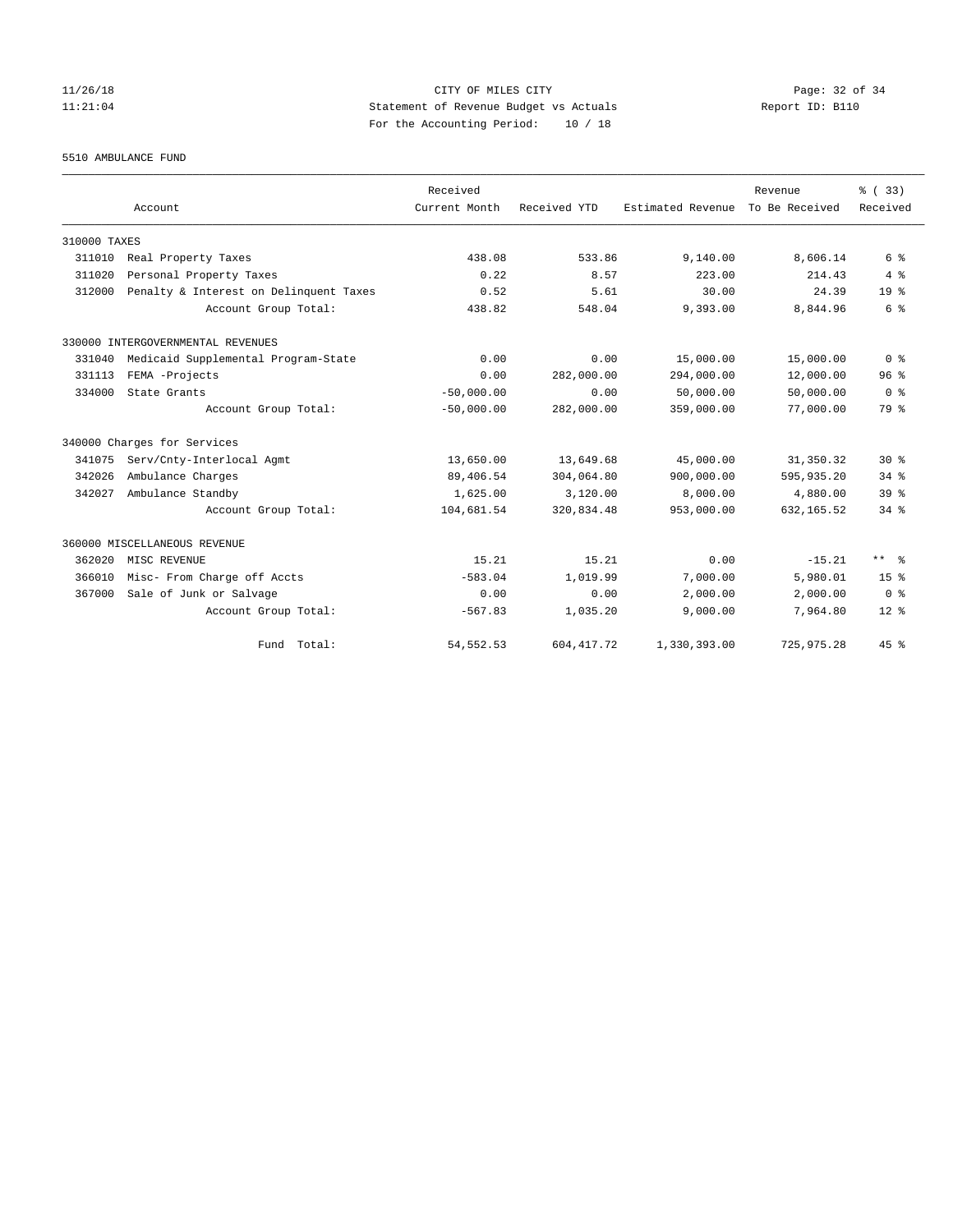# 11/26/18 Page: 33 of 34 11:21:04 Statement of Revenue Budget vs Actuals Report ID: B110 For the Accounting Period: 10 / 18

5610 AIRPORT OPERATING

|              |                                         | Received      |              |                                  | Revenue       | % (33)          |
|--------------|-----------------------------------------|---------------|--------------|----------------------------------|---------------|-----------------|
|              | Account                                 | Current Month | Received YTD | Estimated Revenue To Be Received |               | Received        |
| 310000 TAXES |                                         |               |              |                                  |               |                 |
| 311010       | Real Property Taxes                     | 657.15        | 800.82       | 13,711.00                        | 12,910.18     | 6 %             |
| 311020       | Personal Property Taxes                 | 0.33          | 12.85        | 335.00                           | 322.15        | 4%              |
| 312000       | Penalty & Interest on Delinquent Taxes  | 0.79          | 8.41         | 40.00                            | 31.59         | $21*$           |
|              | Account Group Total:                    | 658.27        | 822.08       | 14,086.00                        | 13,263.92     | 6 %             |
|              | 330000 INTERGOVERNMENTAL REVENUES       |               |              |                                  |               |                 |
| 331127       | FAA AIP 017-2018                        | 0.00          | 0.00         | 129,190.00                       | 129,190.00    | 0 <sup>8</sup>  |
| 331129       | Federal Aeronautics Admin Grant         | 39, 178. 12   | 39, 178. 12  | 0.00                             | $-39, 178.12$ | $***$ $ -$      |
| 334060       | Coal Impact Grant-016-2015              | 0.00          | 0.00         | 9,035.00                         | 9,035.00      | 0 <sup>8</sup>  |
|              | Account Group Total:                    | 39, 178. 12   | 39, 178. 12  | 138,225.00                       | 99,046.88     | 28 <sup>8</sup> |
|              | 340000 Charges for Services             |               |              |                                  |               |                 |
| 341075       | Serv/Cnty-Interlocal Agmt               | 0.00          | 0.00         | 30,000.00                        | 30,000.00     | 0 <sup>8</sup>  |
| 343018       | Sale of Street & Roadway Materials      | 0.00          | 708.00       | 1,000.00                         | 292.00        | 71 %            |
| 343061       | Landing Fees                            | 0.00          | 614.25       | 1,800.00                         | 1,185.75      | $34$ $%$        |
| 343062       | Aviation Fuel                           | 26, 173. 28   | 185,970.52   | 400,000.00                       | 214,029.48    | $46*$           |
| 343064       | Hangar Rent                             | 4,070.85      | 22, 195.62   | 58,000.00                        | 35,804.38     | 38 %            |
| 343065       | Building Rentals                        | 2,116.31      | 5,613.24     | 14,000.00                        | 8,386.76      | 40 %            |
| 343067       | Other - Miscellaneous                   | 127.50        | 223.50       | 500.00                           | 276.50        | $45$ $%$        |
| 343069       | Ag Contract                             | 250.00        | 10,250.00    | 5,000.00                         | $-5, 250.00$  | $205$ %         |
|              | Account Group Total:                    | 32,737.94     | 225, 575. 13 | 510,300.00                       | 284,724.87    | 44 %            |
|              | 360000 MISCELLANEOUS REVENUE            |               |              |                                  |               |                 |
| 361010       | Land Rental                             | 1,188.18      | 7,392.72     | 25,000.00                        | 17,607.28     | $30*$           |
| 362020       | MISC REVENUE                            | 0.00          | 44.26        | 300.00                           | 255.74        | 15 <sup>8</sup> |
|              | Account Group Total:                    | 1,188.18      | 7,436.98     | 25,300.00                        | 17,863.02     | 29 <sup>8</sup> |
|              | 370000 INVESTMENT EARNINGS              |               |              |                                  |               |                 |
|              | 371010 Investment Earnings              | 0.00          | 1,011.53     | 150.00                           | $-861.53$     | 674 %           |
|              | Account Group Total:                    | 0.00          | 1,011.53     | 150.00                           | $-861.53$     | 674 %           |
|              | 380000 OTHER FINANCING SOURCES          |               |              |                                  |               |                 |
|              | 381070 Proceeds/Loans/Intercap 016-2015 | 0.00          | 0.00         | 264,000.00                       | 264,000.00    | 0 <sup>8</sup>  |
|              | Account Group Total:                    | 0.00          | 0.00         | 264,000.00                       | 264,000.00    | 0 <sup>8</sup>  |
|              | Fund Total:                             | 73,762.51     | 274,023.84   | 952,061.00                       | 678,037.16    | 29 <sup>8</sup> |